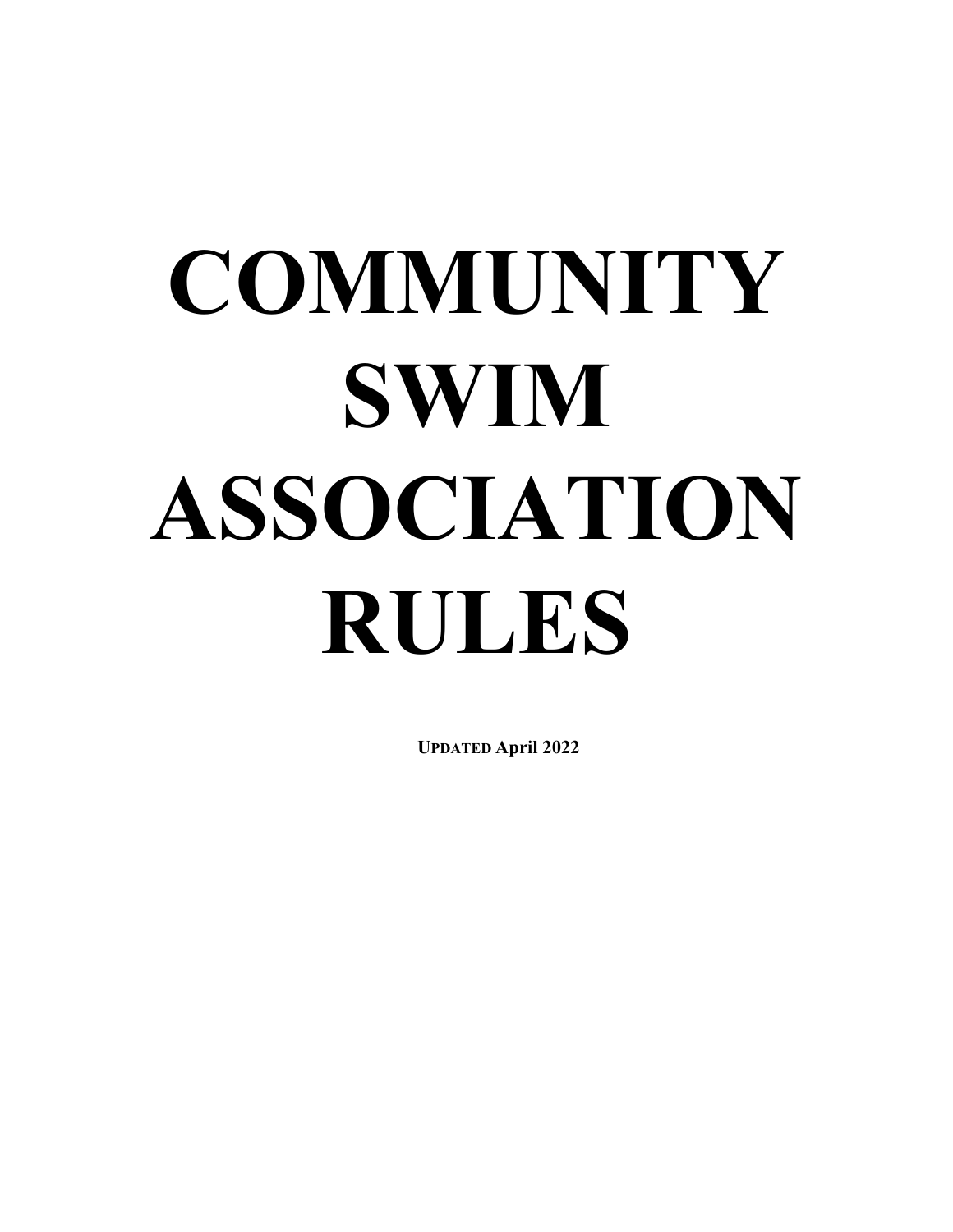### Contents

| L     | ELIGIBILITY OF SWIMMERS TO PARTICIPATE IN THE CSA COMPETITIVE |  |
|-------|---------------------------------------------------------------|--|
| П.    |                                                               |  |
| III.  |                                                               |  |
| IV.   |                                                               |  |
| V.    |                                                               |  |
| VI.   |                                                               |  |
| VII.  |                                                               |  |
| VIII. |                                                               |  |
| IX.   |                                                               |  |
| X.    | STARTING BLOCKS, WATER DEPTH, AND IN-WATER STARTS  10         |  |
| XI.   |                                                               |  |
| XII.  |                                                               |  |
| XIII. |                                                               |  |
| XIV.  |                                                               |  |
| XV.   |                                                               |  |
|       |                                                               |  |
| L.    |                                                               |  |
| II.   |                                                               |  |
| III.  |                                                               |  |
| IV.   |                                                               |  |
| V.    |                                                               |  |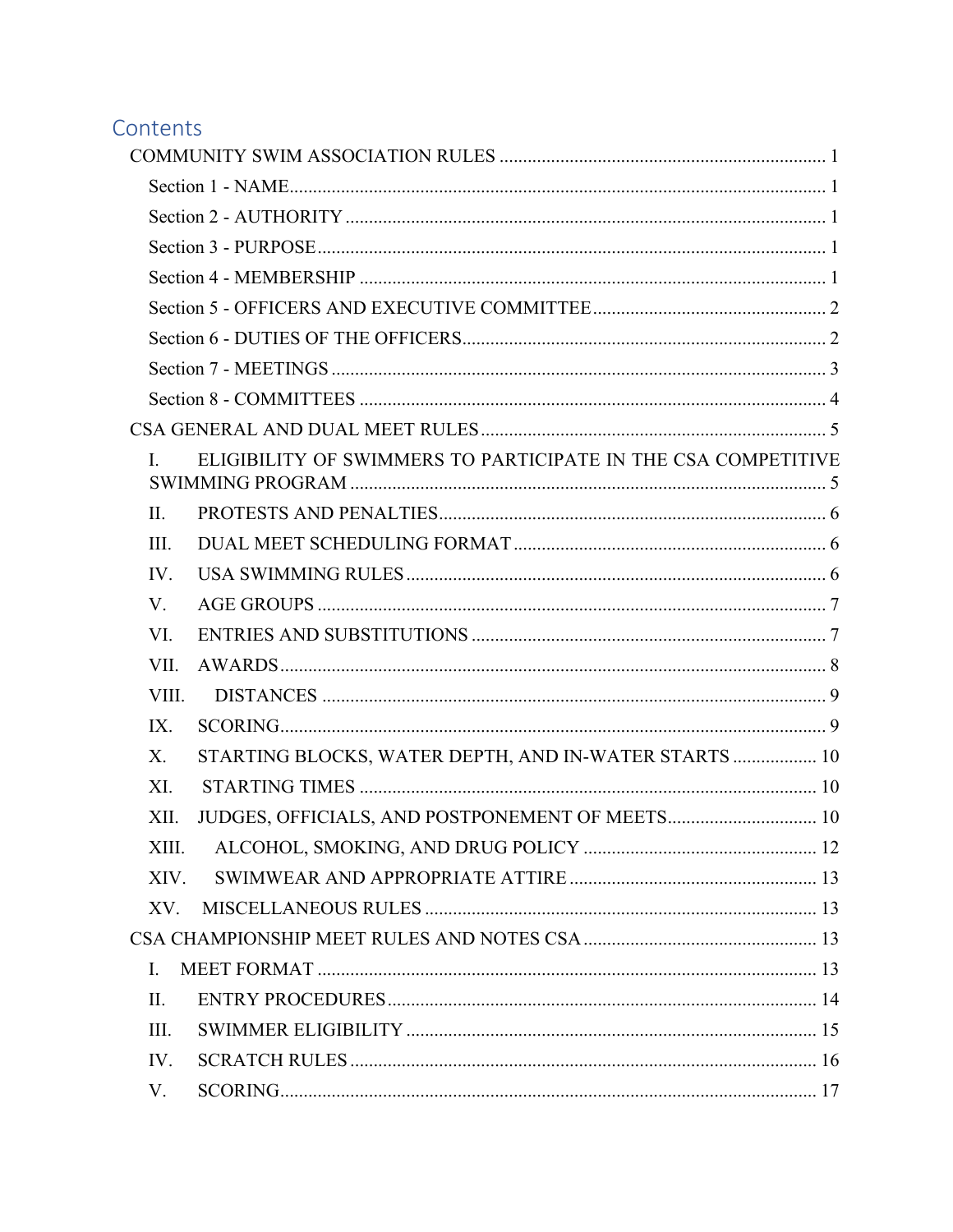|  | MEDICAL EXCEPTION TO CSA CHAMPIONSHIP MEET ENTRY RULES FOR<br>ELIGIBILITY EXCEPTIONS FOR PARTICIPATION IN THE CSA COMPETITIVE |
|--|-------------------------------------------------------------------------------------------------------------------------------|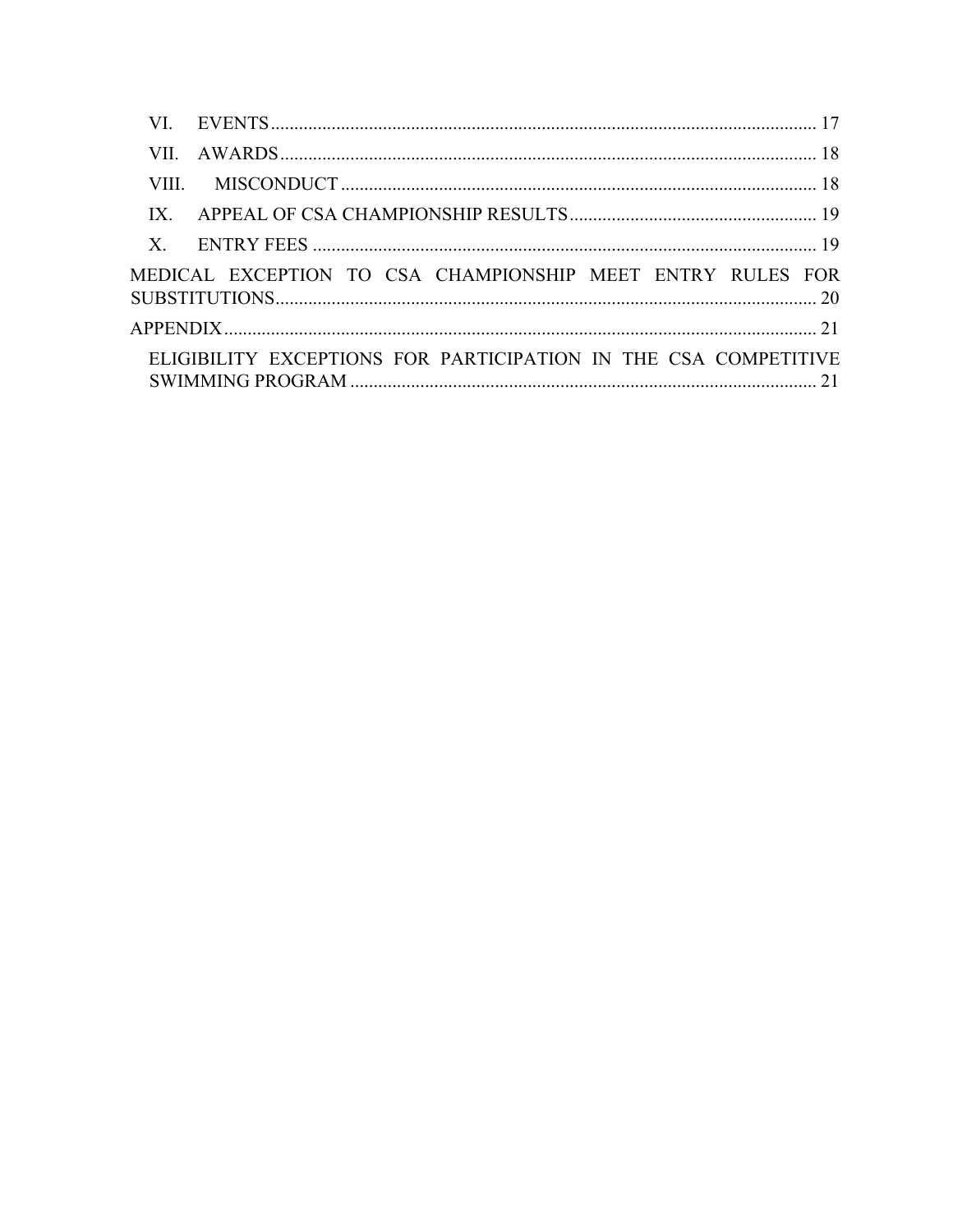## **COMMUNITY SWIM ASSOCIATION RULES**

#### **Section 1 - NAME**

The name of this organization will be the "Community Swim Association" (CSA).

#### **Section 2 - AUTHORITY**

Organized by agreement of the majority of the Board of Directors made up of two (2) representatives from each of the Member Community Pools.

#### **Section 3 - PURPOSE**

The purpose of this organization shall be to encourage and to promote competitive swimming as a part of the programs offered by the member community pools. A further purpose is to provide a means whereby these member pools may express their views and make recommendations to a controlling body empowered to affect a program of competitive swim meets conducted on an ethical and equitable basis.

#### **Section 4 - MEMBERSHIP**

- A. Acceptance of a pool or club (hereinafter "pool" or "club," such terms to be interchangeable) into the association is a privilege granted by a majority of the Board of Directors of the Community Swim Association. The Board of Directors will have the right to terminate the membership of any pool or to refuse membership to any new pool.
- B. For any club to be considered for CSA membership, the club must be located within the limits of Guilford County, North Carolina. The new club will automatically compete in the CSA Championship Meet.
- C. Each member pool is expected to furnish two (2) representatives from its pool to serve on the Board of Directors. These representatives are encouraged to serve two (2) years on the Board of Directors, the terms of each member expiring in alternate years. Each pool will have one (1) vote on any matter to be voted on in the Board of Directors meeting.
- D. An annual fee will be assessed each pool for the purpose of providing operating funds for the association. The Board of Directors will determine the amount of the assessment each year.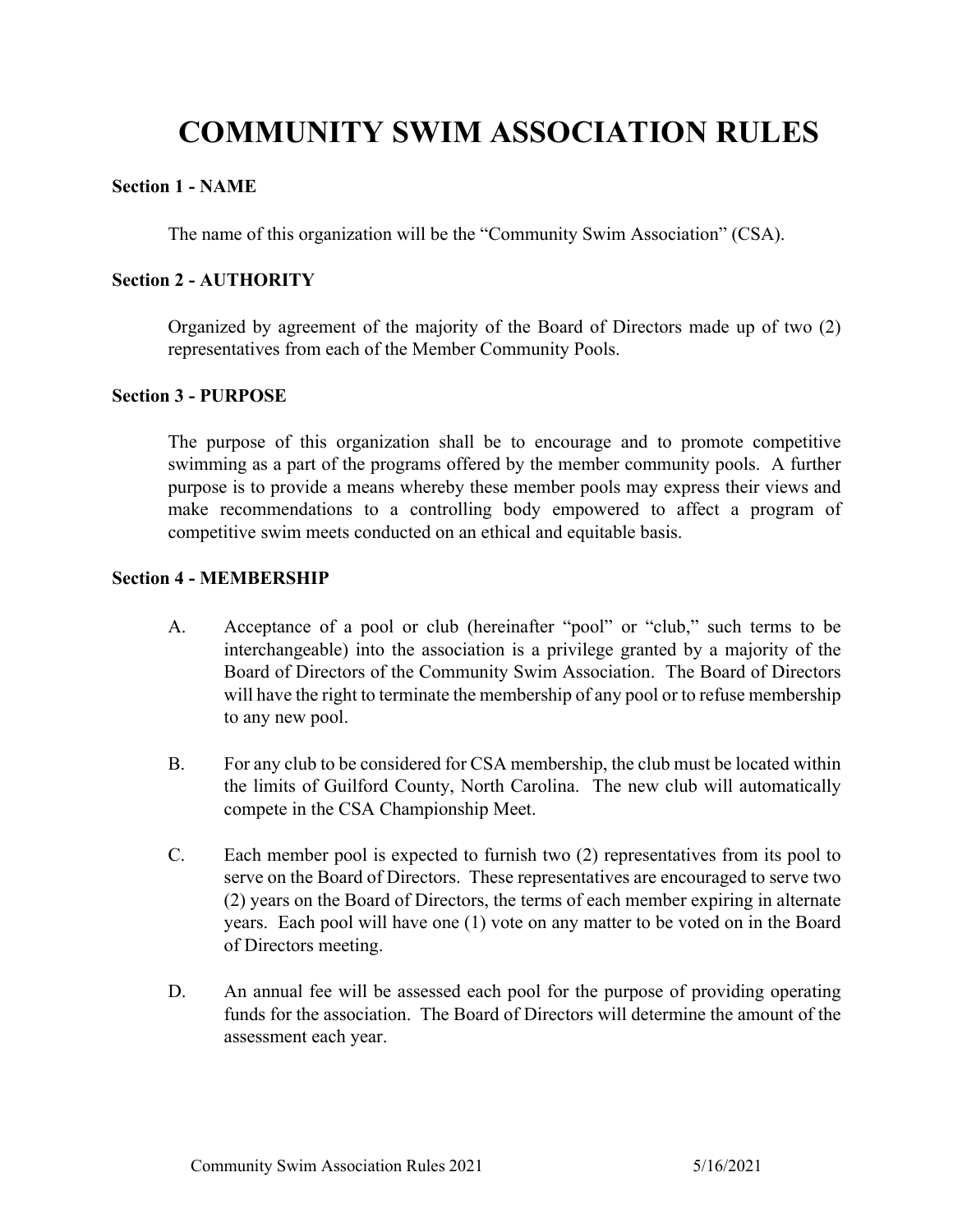#### **Section 5 - OFFICERS AND EXECUTIVE COMMITTEE**

- A. The officers will be made up of President, Vice President-CSA Championship Meet Director, President Elect, Vice President-Rules, Vice President-Assistant CSA Championship Meet Director, Vice President-Director of Automation, Secretary, and Treasurer. The officers will be elected by a majority vote of the Board of Directors of the Community Swim Association to serve an initial term of three (3) years and may serve additional one (1) year terms if reelected, with the exception of the President, which may not serve more than three (3) years consecutively.
- B. The officers will not necessarily have to be members of the Board of Directors, but must be members of a member pool. Each pool will be limited to one (1) vote on the Board of Directors, and the President will not have a vote.
- C. The election of these officers will take place at the first Board of Directors meeting in the calendar year.
- D. The Executive Committee will be made up of the officers as designated in Section 5A of the rules plus three Members At-large. A minimum of two (2) of these 10 Executive Committee members must be drawn from pools with a swim team membership of less than one hundred (100) swimmers.
- E. The Executive Committee will have the authority to approve the CSA dual meet schedule without approval of the Board of Directors, and may be granted authority by the Board to act on its behalf in other matters.

#### **Section 6 - DUTIES OF THE OFFICERS**

- A. The President will preside over all the meetings of the Board of Directors and will be a member ex-officio of all committees.
- B. The Vice President-CSA Championship Meet Director will have the duties of the President when the latter is unable to attend or to preside, and the further duty of Director of the CSA Championship Meet.
- C. The Vice President-Rules will have the duty of overseeing the Rules for CSA as well as training and oversight of meet officials.
- D. The Secretary will perform duties that ordinarily pertain to the office, including maintaining proper minutes of all meetings.
- E. The Treasurer will be responsible for all monies of the organization.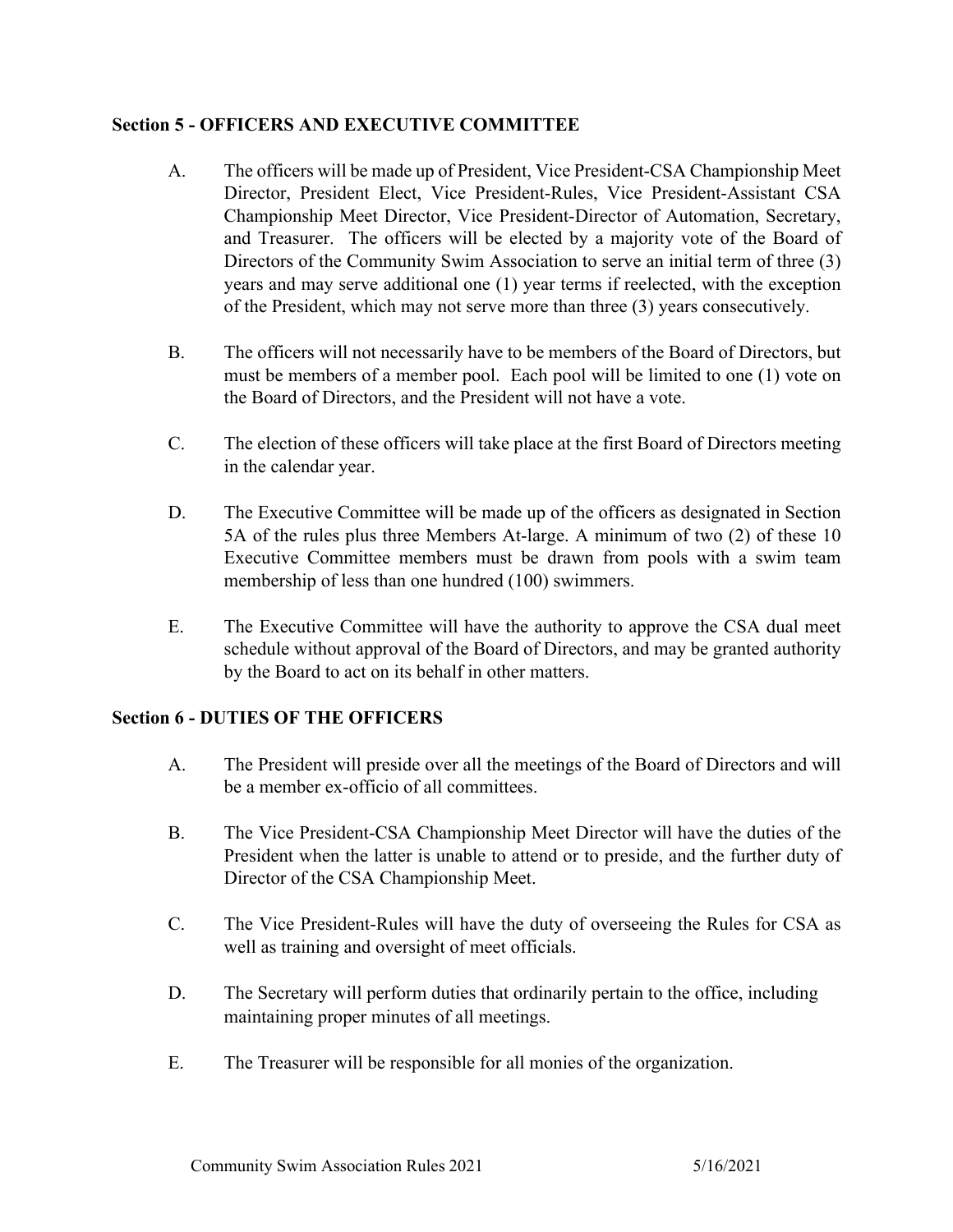- F. The Vice President-Director of Automation will have the duties of overseeing all computer systems for entries and scoring and of developing training for automating the member pools.
- G. The President Elect will become familiar with the duties of all officers and will assist in projects as assigned by the President.
- H. The Members At-large will conduct projects and accept duties as assigned by the President and other officers.
- I. The Vice President-Assistant CSA Championship Meet Director will assist the Championship Meet Director as requested and will assume the duties of the CSA Championship Meet Director should he/she be unable to serve in that capacity.

#### **Section 7 - MEETINGS**

- A. The Executive Committee will meet no later than March 20, and the Board of Directors will meet no later than May 1 of each year to begin the program for the year, and at all other times designated by the President. Notices of each meeting must be received at least 24 hours in advance.
- B. The Agenda of a meeting will be:
	- 1. Call to Order
	- 2. Minutes of Previous Meeting
	- 3. Reports of Committees
	- 4. Communications
	- 5. Old Business
	- 6. New Business
	- 7. Adjournment
- C. Quorum -- Fifty percent (50%) of the voting membership of the Board of Directors will constitute a quorum.
- D. All meetings will be conducted by Roberts Rules of Order.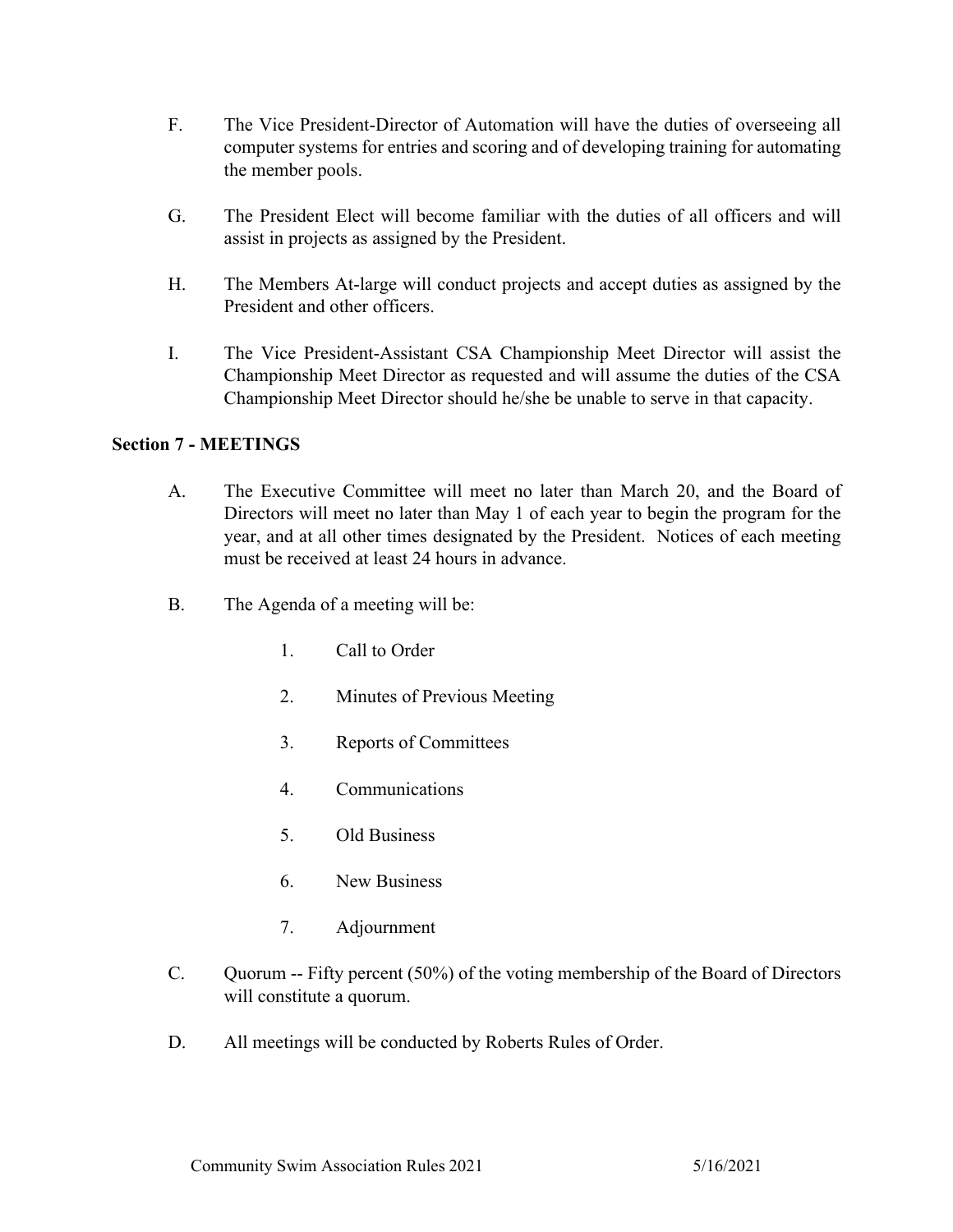#### **Section 8 - COMMITTEES**

- A. There will be the following Standing Committees of the Community Swim Association. Upon receipt of a recommendation from the Board of Directors, the President will appoint a chairman of each committee; each chairman will then select the rest of his or her committee from the membership of any pools or ex-officio members.
	- 1. Rules Committee -- This committee will draw up Rules and Regulations of the Association subject to approval by a majority vote of the Board of Directors. It will periodically review the Rules and Regulations and initiate such changes as it deems necessary. The Rules Committee will, in conjunction with the President, make decisions on any disagreements between member clubs regarding dual meets or championship meet activities as related to officiating, scoring, and interpretation of USA Swimming Rules. The Executive Committee will make decisions regarding eligibility of swimmers.
	- 2. Scheduling Committee -- This committee will establish the time, place, and date of all Community Swim Association dual swim meets.
	- 3. Prizes and Awards Committee -- This committee will be responsible for purchase and distribution to each pool of an adequate number of prizes and awards for each meet. This committee will decide the type of awards for the Community Swim Association Championship Meets.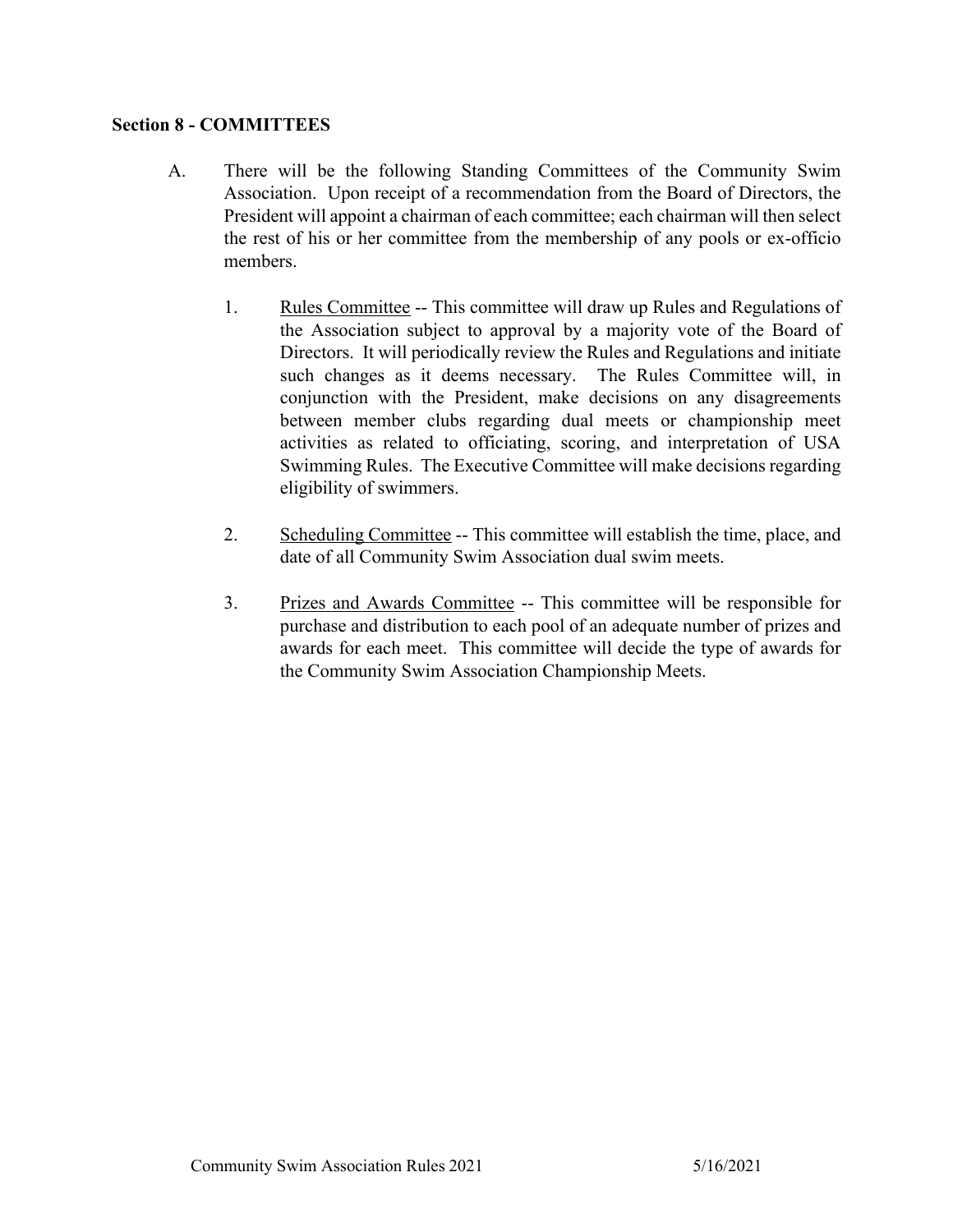## **CSA GENERAL AND DUAL MEET RULES**

#### **I. ELIGIBILITY OF SWIMMERS TO PARTICIPATE IN THE CSA COMPETITIVE SWIMMING PROGRAM**

- A. All swimmers must be members of the pool organization for which they swim, and swimmers may compete for only one CSA member pool. A swimmer must make a decision about which pool he or she will swim for not later than the first dual meet of the season. A swimmer may change community teams during the middle of the season upon approval of the Board of Directors.
	- 1. Any swimmer who is an employee of the pool and who has membership only by virtue of that employment is ineligible to swim for that pool.
	- 2. A swimmer whose parent or parents are employees of a member pool, and thereby has a family membership, is eligible to swim.
	- 3. Swimmers on CSA Teams must be members of their club/pool on the same basis as non-swim team members.
	- 4. All swimmers must be active dues-paying members of their club/pool and must have pool privileges for the entire swim season (summer), not just during the swim team season. "Swim Team Only" memberships are not permitted, nor are memberships limited to the swim team season.
	- 5. Swimmers who have individual swimming privileges rather than family swimming privileges shall not be eligible to compete in the CSA without prior approval of the Executive Committee.
- B. CSA team coaches who have USA Swimming team members eligible to swim with their CSA teams must conduct team practice and meet tryouts in a fair manner to assure each swimmer who regularly practices with the team an opportunity to swim competitively. Therefore, it is recommended that all CSA team coaches require USA Swimming team swimmers to attend a minimum of one (1) practice weekly during the CSA season in addition to attending the regularly scheduled trials for team representation in competitive swimming meets.
- C. Any swimmer's eligibility to swim in CSA meets, no matter his or her age, shall end at the end of the CSA Championship Meet of the first CSA swimming season after his or her graduation from high school.
- D. A swimmer must participate in at least one dual meet during the season to be eligible to swim in any session of the CSA Championship Meet.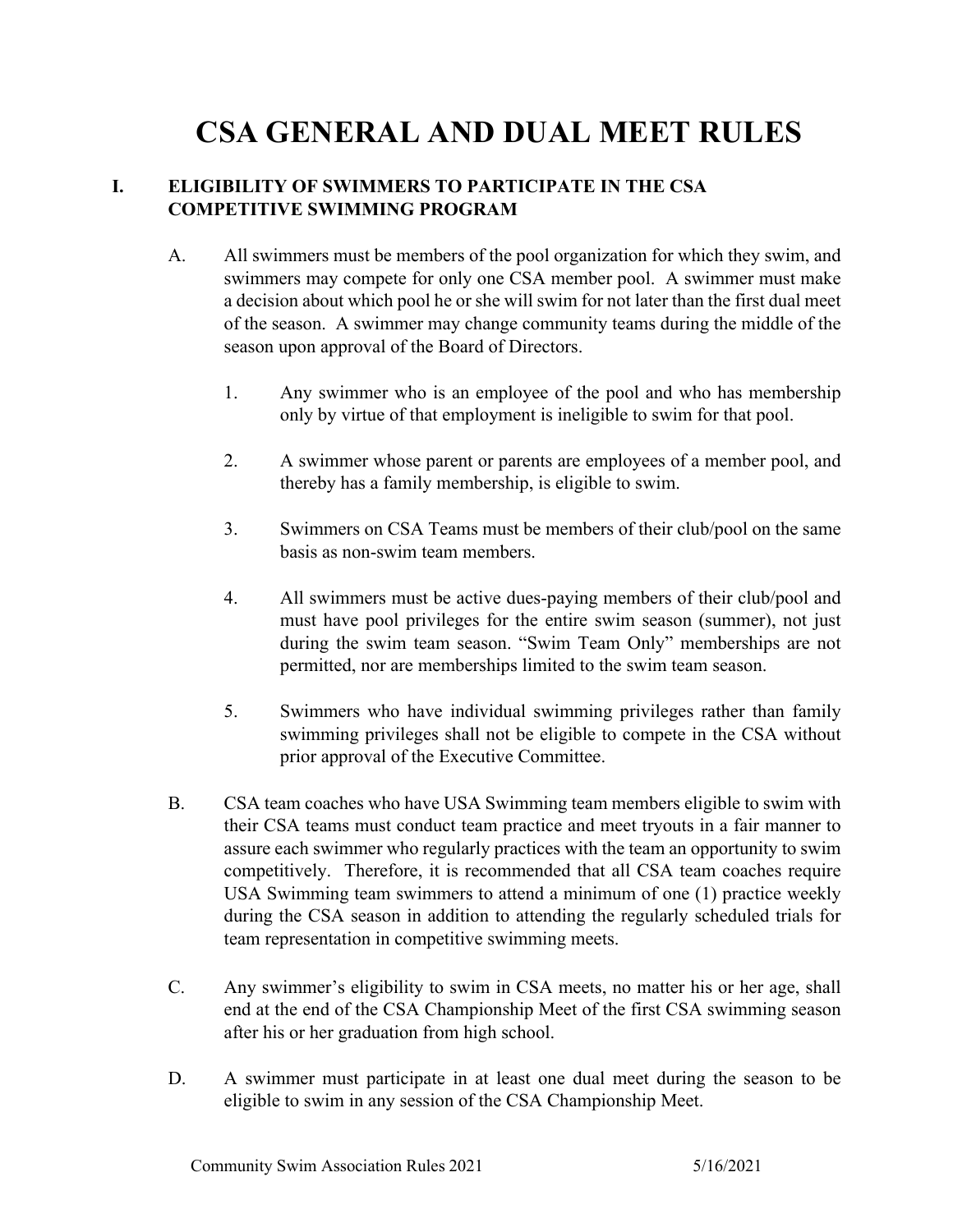- E. Notwithstanding the age restriction that otherwise would apply, any swimmer who is 19 years old or younger may participate in Community Swim Association meets during the first CSA swimming season after his or her graduation from high school. Swimmers eligible to participate under this rule shall be included in the 15-18 age group.
- F. Exceptions to the rules of eligibility are maintained by the executive committee and published in the Appendix.

#### II. **PROTESTS AND PENALTIES**

- A. Any protests as to the eligibility of a swimmer to compete in CSA meets should be made in writing to the Executive Committee. The penalty for the first infraction will be disqualification, in the meet under protest, of the entire age group -- either male or female -- in which the infraction occurred.
- B. The CSA Executive Committee may recommend appropriate action if any swimmer or coach is deliberately or consistently in violation of the above rules.

#### III. **DUAL MEET SCHEDULING FORMAT**

The Scheduling Committee will compose and publish a stratified dual meet schedule based upon order of finish in the previous CSA Championship Meet.

#### IV. **USA SWIMMING RULES**

- A. Except where expressly stated within these CSA rules, USA Swimming Rules will govern the conduct of all CSA Dual and Championship Meets.
- B. Each member team of CSA must have representatives from that team who are either USA Swimming-certified officials or who have attended a CSA-approved officials clinic since January 1 of the current swim season in accordance with CSA Bylaws section XII. This official's requirement must be met prior to the team's participation in the CSA season.
- C. CSA is committed to fostering a fun, healthy and safe environment. For this reason, we require each member organization take appropriate steps to protect swimmers by instituting written policies surrounding coaches' access to swimmers outside of scheduled practices, meets, etc., in particular electronic communication (texting, email, etc.) and travel (ex. rides to and from meets) as well as defining what is appropriate and inappropriate contact between coaches and swimmers. Further, these policies are to be communicated to coaches and parents at the start of each swim season.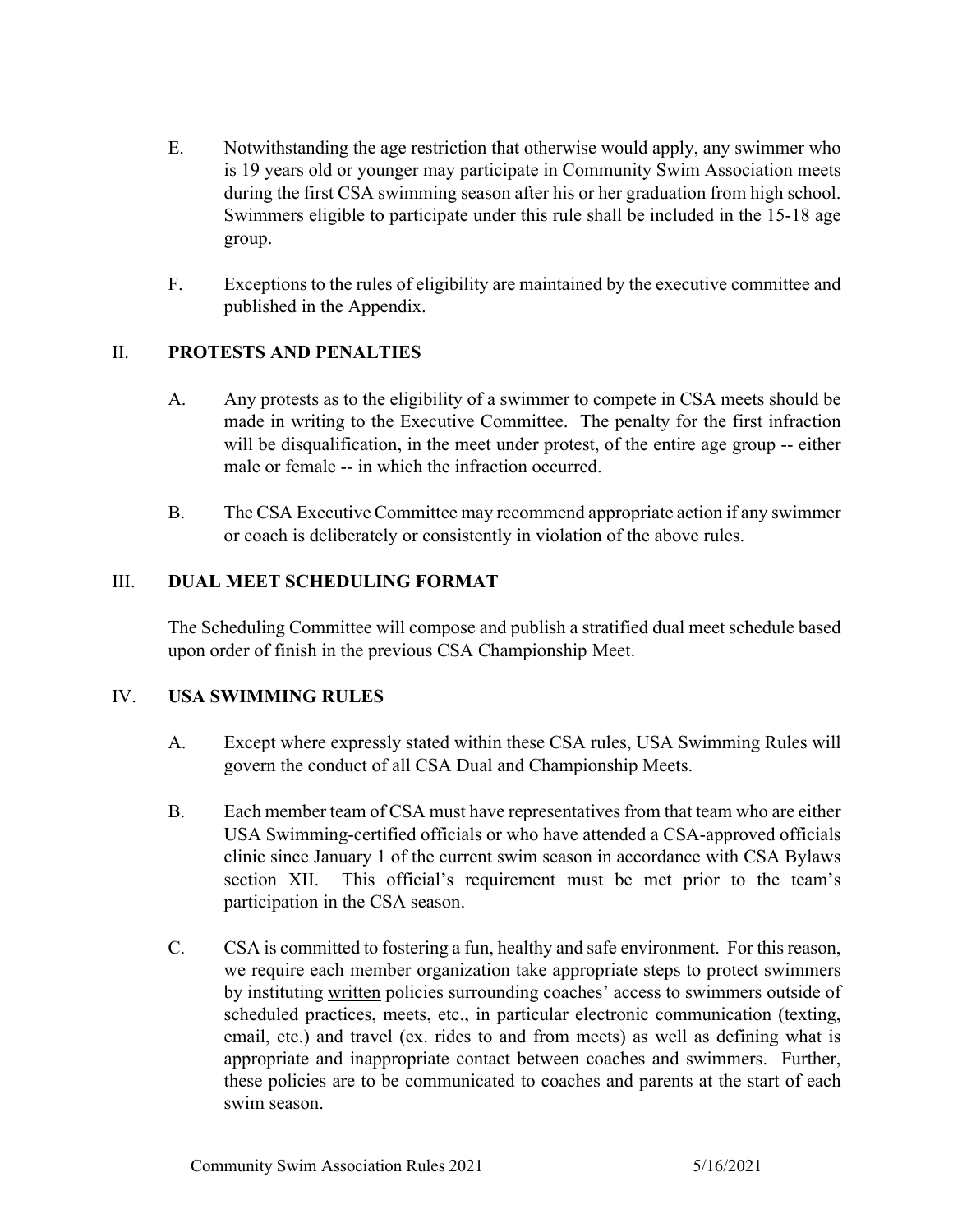- \*\* Resources for athlete protection issues can be found at www.usaswimming.org
- D. CSA recommends, but does not require, that a certified life guard (other than a CSA coach involved in the meet) be on duty during all practices, warm-ups, and meets.

#### **V. AGE GROUPS**

- A. Age groups will consist of the following: 6 & under, 8 & under, 9-10, 11-12, 13- 14, and 15-19. Eligibility to compete in a particular age group shall be determined by the swimmer's age on June  $1<sup>st</sup>$  of the current swim season.
- B. Participants must swim in their respective age groups with the exception of relays (see Section V Rule C. below). Violation of this rule will result in disqualification of the offending swimmer from events illegally swum.
- C. Relays: There may be two (2) members of a relay team from any younger age group. Such substitutions with younger swimmers may be made to fill slots due to an inadequate number of members of the older age group, but may not be made to replace older swimmers who otherwise are eligible to swim on the relay in question. Violation of this rule will result in disqualification of the offending relay team.

#### VI. **ENTRIES AND SUBSTITUTIONS**

- A. By 12:00 PM noon on Sunday before the meet, Home team admin volunteer (may be coach or other volunteer) emails exported Team Manager "TM" event file to Visitor team coach and team representatives. Standard Order of Events and Entry limits are set in this file. A swimmer can swim a maximum of five (5) events - no more than three (3) individual events and no more than two (2) relays.
- B. By 2:00 PM Monday before the meet, Visitor team emails TM file back to Home team for import to Meet Manager (MM) and meet seeding combined with Home team entries. It is preferable that entry times be included with entries and that relay names are provided.
- C. Admin volunteer seeds the meet:
	- 1. Visitor swimmers are placed in odd lanes and Home swimmers in even lanes.
	- 2. Swimmers will be seeded by time with events swum fastest to slowest.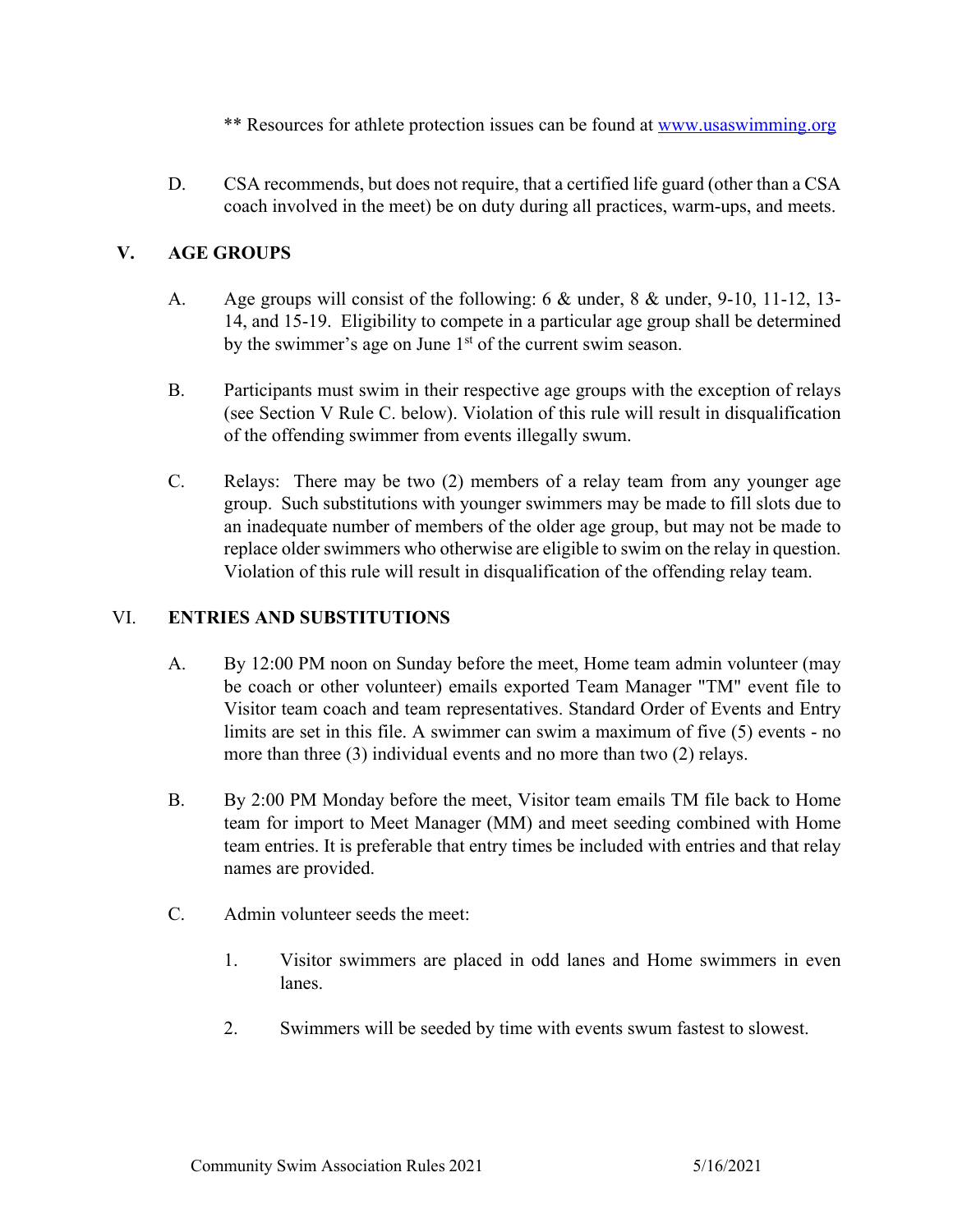- 3. Admin volunteer runs Exception Report to identify individuals who exceed entry limits and sends to coaches for correction when emailing the preliminary heat sheet (below).
- 4. Admin volunteer checks that entries result in only one heat of individual medley, distance free, and medley relay events. Excess entries shall be scratched from the meet based on entry times and the coach notified via email for any modifications in final entry choices.
- 5. Admin volunteer adjusts final heats in each event to ensure they have at least 3 swimmers whenever practical based on total numbers of heats and swimmers in an event.
- D. By 8:00 PM Monday before the meet Home team emails the preliminary psych sheet to both coaches for review and /or corrections.
- E. By 12:00 PM on Tuesday the day of meet, coaches email final changes or corrections to Admin. NOTE: changes by swimmer are emailed with Event adding/Event scratching information- not a new entry file. Home team prints Lane/Timer sheets, final heat sheets and official's reports before the meet begins at 5:30. (Entry Labels can be printed and affixed to cards if they are being used in place of Lane/Timer sheets. The Clerk of Course)
- F. At 5:20 PM 10 minutes before the scheduled meet starting time, entries are considered final. This includes relay swimmers.
	- a. Each team will be allowed five (5) entry changes after that, provided these substitutions are reported to the Scorer at least two (2) events before the entry change. Scorer will assign heat and lane and communicate changes to Clerk of Course and Meet Referee.
	- b. To avoid disqualification, changes to the order of relay swimmers must be communicated to the lane Timer before the start of the Heat in which the relay team is entered. A change in the order of relay swimmers before the Heat is swum is not defined as an entry change.
	- c. It is the duty of the Scorer to keep track of entry changes for each team using the Additional Swimmer Log.

#### **VII. AWARDS**

Awards will be made available at the conclusion of each dual meet. For individual events,  $1<sup>st</sup>$ - through  $10<sup>th</sup>$ -place ribbons will be awarded. For relays,  $1<sup>st</sup>$ -through  $4<sup>th</sup>$ -place ribbons will be awarded. Ribbons are awarded for places corresponding to actual times swum, not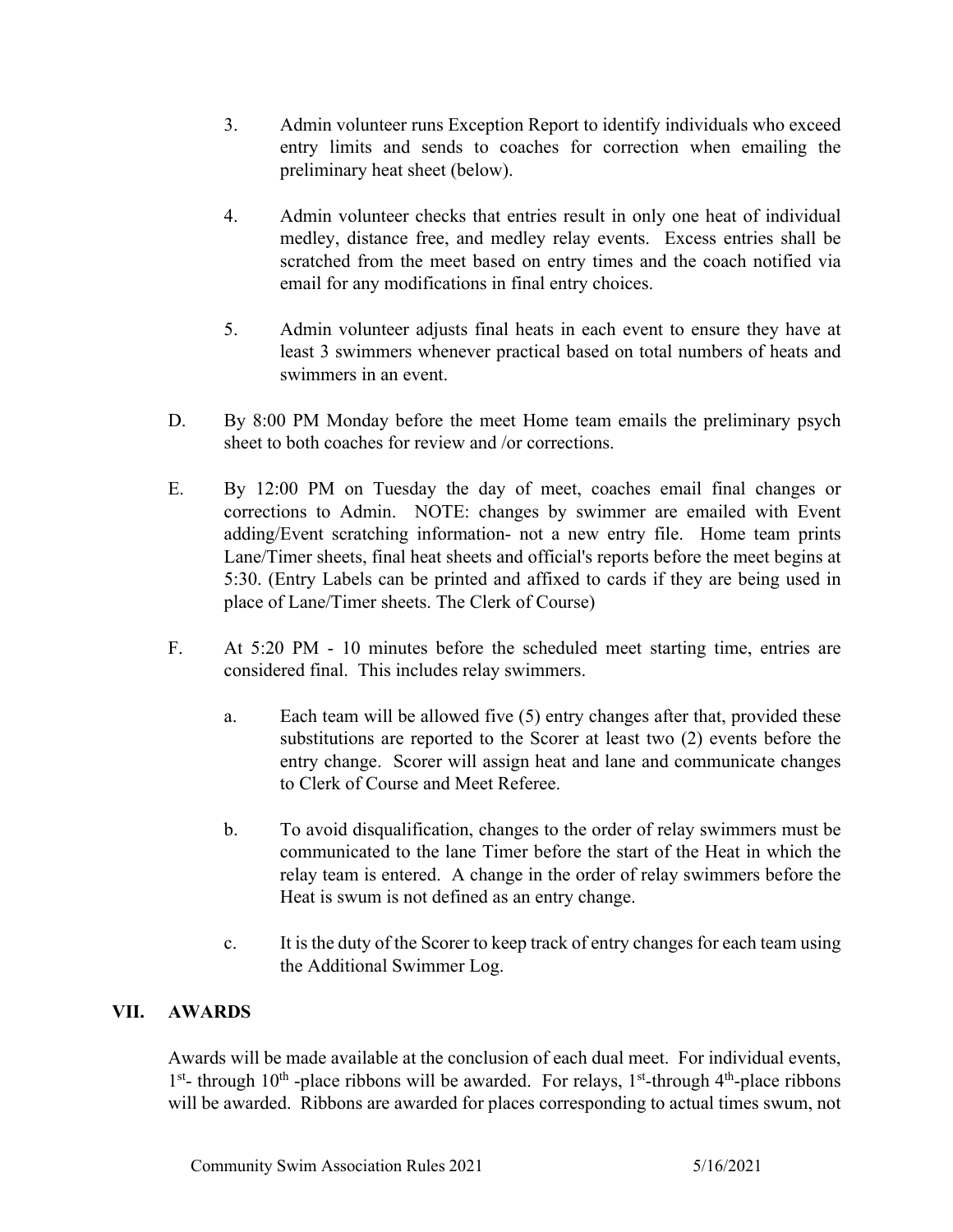by place scored. CSA ribbons may not be used as "participation" ribbons or as awards at unofficial meets.

#### VIII. **DISTANCES**

Exact distances for dual meets will depend upon each pool's dimensions but will be as close as possible to the following:

| 6 & Under Individual                 | 25 yards  |
|--------------------------------------|-----------|
| 6 & Under Relays                     | 100 yards |
| 8 & Under Individual                 | 25 yards  |
| 8 & Under Distance Freestyle         | 50 yards  |
| 8 & Under Relays                     | 100 yards |
| Individual Medley                    | 100 yards |
| Distance Freestyle                   | 100 yards |
| 9-10, 11-12, 13-14, 15-19 Individual | 50 yards  |
| 9-10, 11-12, 13-14, 15-19 Relay      | 200 yards |

#### IX. **SCORING**

A. CSA dual meets will be as follows:

Relays

Ten (10) points for  $1<sup>st</sup>$  place; five (5) points for  $2<sup>nd</sup>$  place.

A club may enter multiple relay teams in an event; however, only one (1) relay team may score points for the club in that event.

Individual Events – Four-lane Pool

 $7 - 5 - 4 - 3$ 

Points are awarded up to four (4) places with each team awarded points for their top two (2) swimmers.

Individual Events – Six- or Eight-lane Pool  $7 - 5 - 4 - 3 - 2 - 1$ 

Points are awarded up to six (6) places with each team awarded points for their top three (3) swimmers.

B. Tri Meets – From time to time it may be necessary to schedule tri-meets during the regular season. Tri meets follow the same scoring rules as dual meets except that three relays (one per team) score and are awarded points as follows: 10 points for  $1<sup>st</sup>$  place; 5 points for  $2<sup>nd</sup>$  place; 3 points for  $3<sup>rd</sup>$  place. Tri meets are not scored as double dual meets.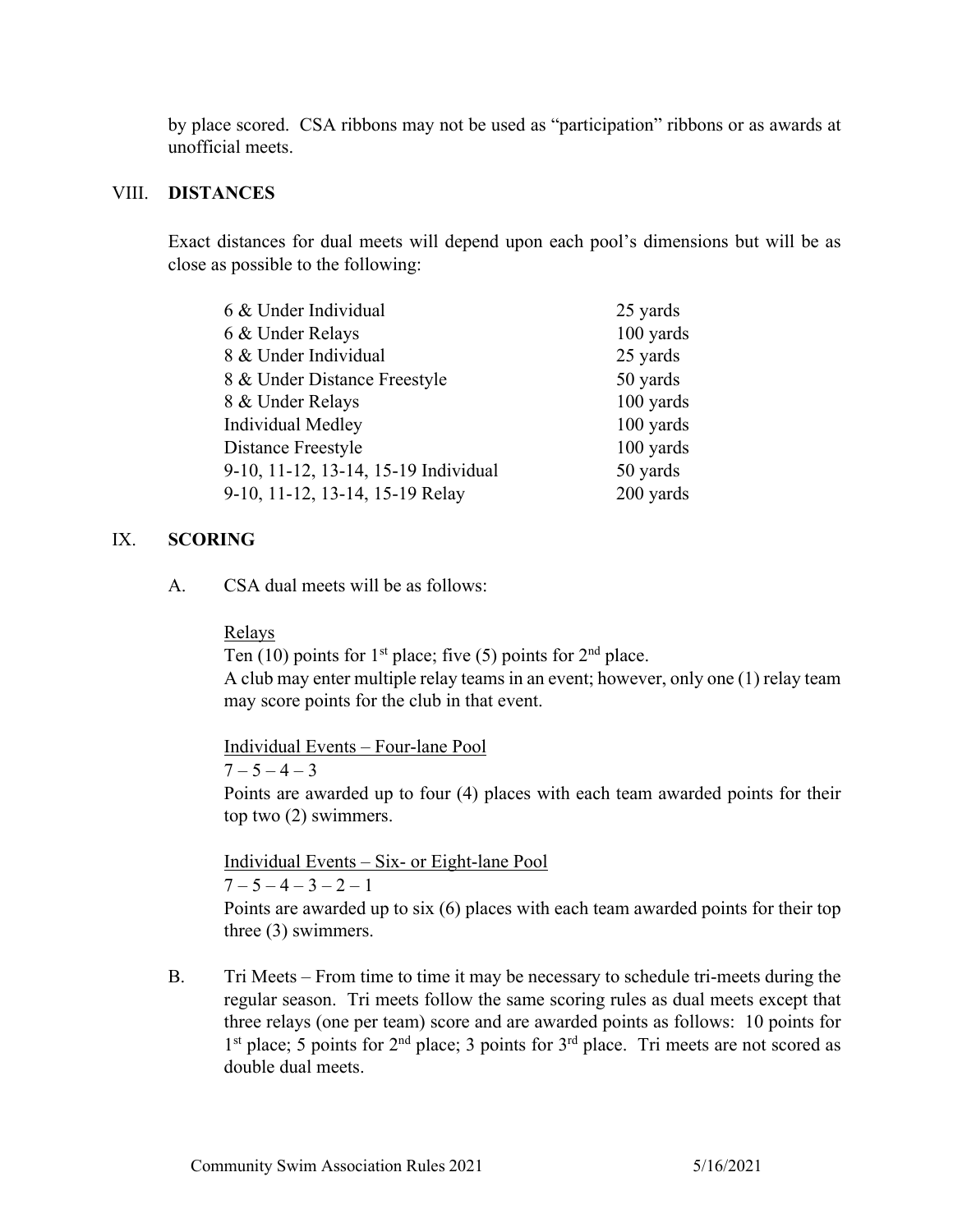#### X. **STARTING BLOCKS, WATER DEPTH, AND IN-WATER STARTS**

- A. If a club chooses to use starting blocks, the blocks must be attached to permanent anchors in the deck of the pool. USA Swimming Rules regarding depth of water and use of starting blocks will be followed.
- B. Pools with water depth of less than four (4) feet at the start and/or turn end are required to use in-water starts. Diving from the blocks or the deck in water less than four (4) feet during a CSA practice or dual meet is strictly prohibited.
	- 1. When starting a race in the water, a swimmer must have at least one hand in contact with the wall or starting platform.
	- 2. Relay swimmers beginning their leg of a relay in the water must maintain contact with the wall until the incoming swimmer has touched.

#### XI. **STARTING TIMES**

All dual meets will begin at 5:30 p.m. Warm-ups are to begin at 5:00 p.m.

#### XII. **JUDGES, OFFICIALS, AND POSTPONEMENT OF MEETS**

A. Listed below are the minimum required volunteers to be provided by each team participating in the dual meet.

|                             | Home Team | <b>Visiting Team</b> |
|-----------------------------|-----------|----------------------|
| Referee*                    |           |                      |
| Starter*                    |           |                      |
| Stroke & Turn Judge*        | 2         |                      |
| Timers and Watches per Lane |           |                      |
| Clerk of Course Workers     | $7**$     | $7**$                |
| Meet administrator          |           |                      |
| Admin support               | 1**       | 1**                  |

\* Must hold current USA Swimming or CSA certification in this position

\*\* Larger teams will require more volunteers in these areas

Names of officials should be turned in to the meet referee fifteen (15) minutes before scheduled meet starting time. A coach may be the starter only by mutual consent of both teams. Order of finish disputes will be settled by the referee.

B. CSA encourages the use of three (3) timers per lane (two provided by the home team, one by the visiting team) for dual meets. The intermediate watch time shall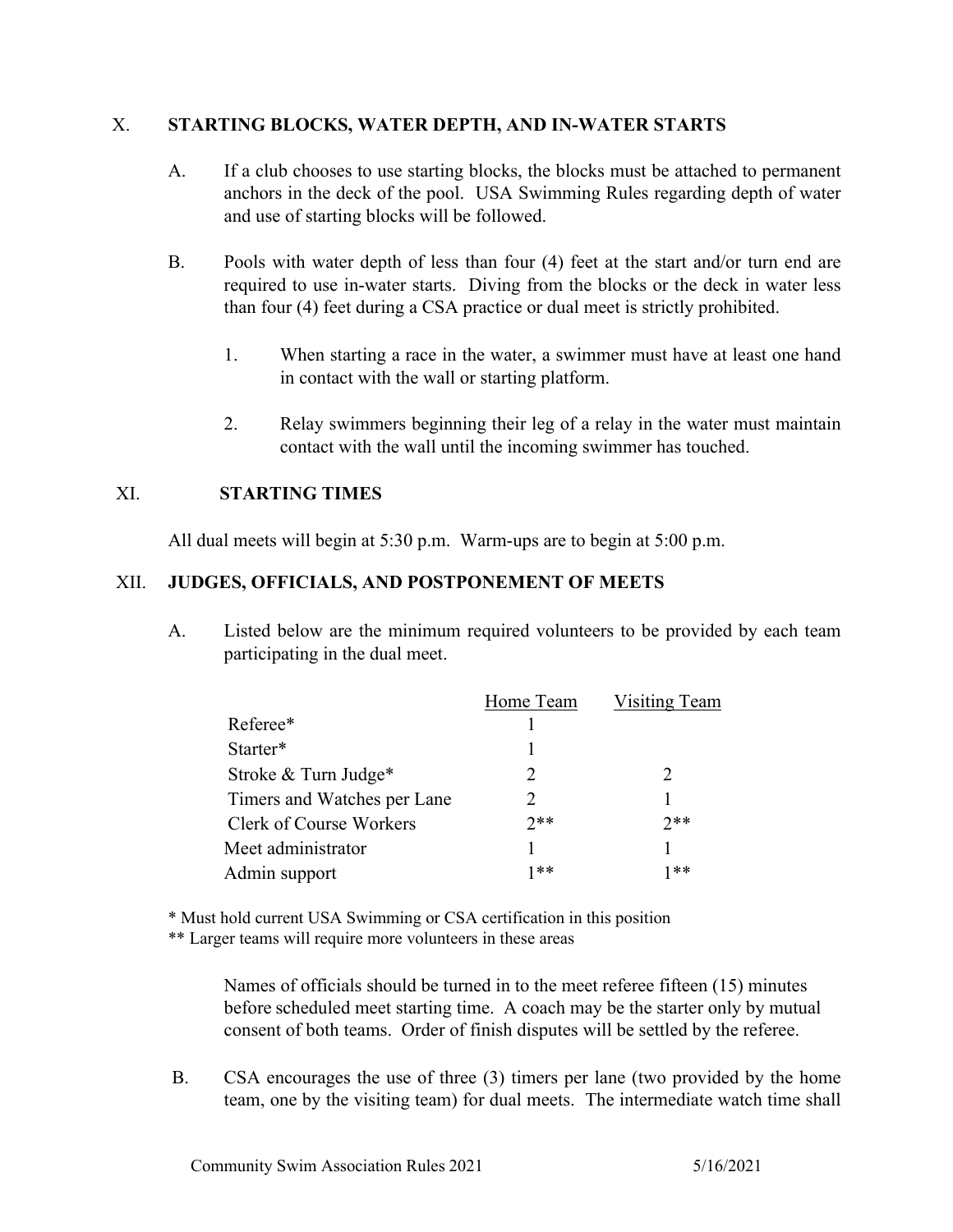be the official time. If a meet is run with only two timers per lane, an average of the two watches shall be the official time.

- C. Postponement of any dual meet will be by mutual consent of both teams or by the decision of the Meet Referee, whose decision is not dependent on the consent of the teams. Dual meets may be postponed for the following reasons:
	- 1. Weather conditions that prohibit or limit competitive swimming -- primarily rain, lightning, and unseasonable cold.
	- 2. Any abnormal event that creates unsafe or unsatisfactory conditions for the proper and fair conduct of a meet.
- E. The mutual decision of the teams to postpone a dual meet will be made no earlier than six (6) hours and not later than two (2) hours prior to the scheduled dual meet. The coaches of the competing teams will appraise any conditions occurring within two (2) hours prior to the meet, which are grounds for postponement. By mutual consent of the teams, the dual meet may be postponed, provided such postponement will occur not earlier than 30 minutes after the scheduled meet time. The Meet Referee may declare the meet postponed at any time beginning at the earlier of: when warm-ups begin or 30 minutes before the meet is scheduled to begin. The teams must schedule the meet for a date no later than one day prior to the CSA Championship Meet.
- F. The CSA President shall appoint a team of three (3) referees to act as a mediator in case of disputes pertaining to postponements. A team failing to compete when a meet is cancelled by the Meet Referee or by mutual consent of both teams will forfeit such meet. The score for the team winning by forfeit will be its average score for the season. The score for the team losing by default will be zero.
- G. If bad weather conditions occur after a meet has started, the meet may be called final instead of postponed only with the mutual consent of both pool representatives and coaches involved.
- H. Individuals who have complaints about meet conditions or other non-swimmer issues at dual meets should bring said complaint to the attention of their team representative. If action is required, it will be decided after discussion between the respective team representatives and the meet referee.
- I. Misconduct at dual meets by officials, teams, or spectators will be handled immediately by the Meet Referee and reported to a meeting of the CSA for any further action necessary to prevent a recurrence. The CSA, by a majority vote, has the authority to disqualify a team from further participation in the CSA meets for the misconduct of its swimmers, parents, or coaches at a dual meet.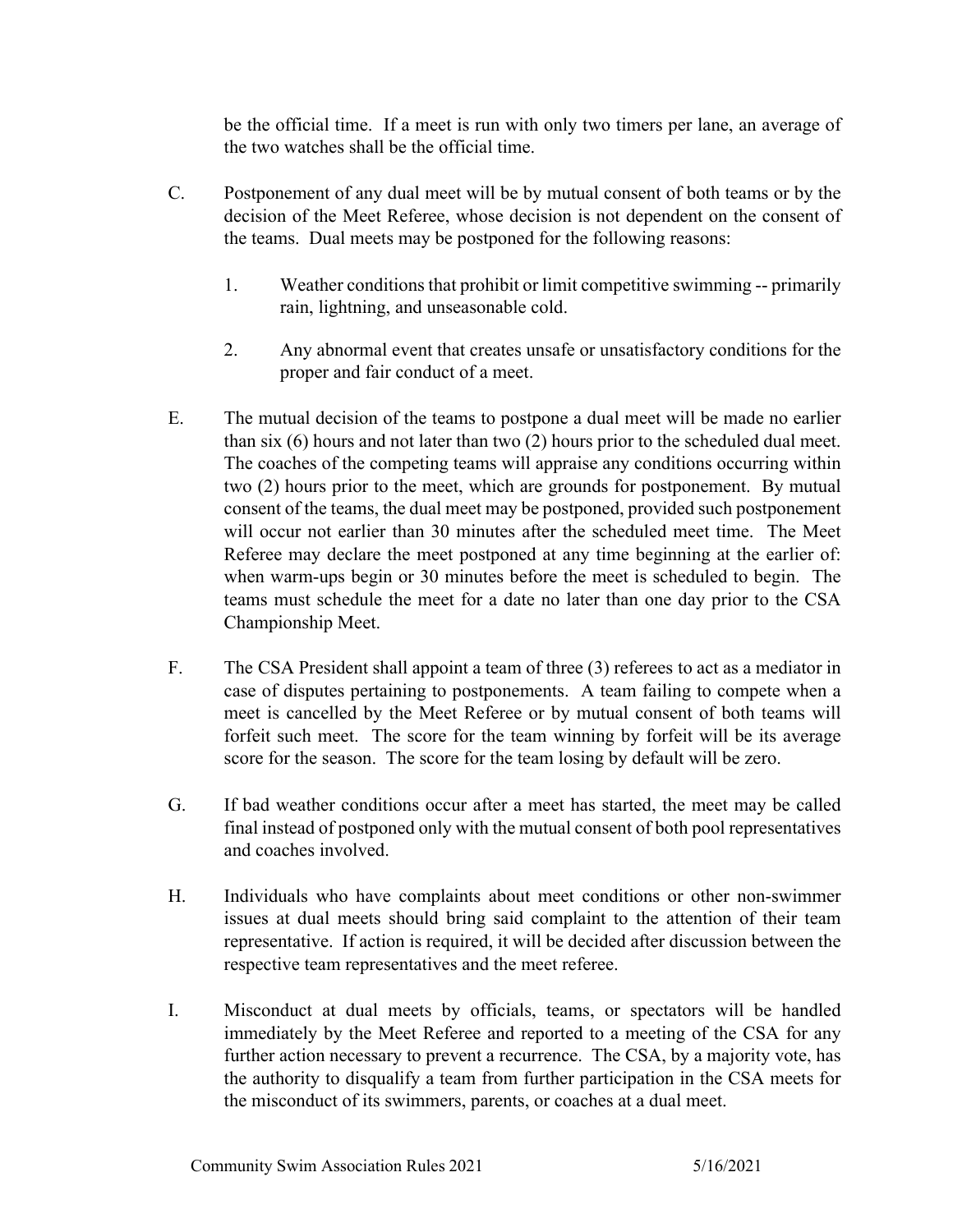#### XIII. **ALCOHOL, SMOKING, AND DRUG POLICY**

- A. Alcohol, illegal drugs, controlled substances, and the like are not permitted during any CSA event. A team whose parents or other spectators or officials are consuming any such substances on the pool premises during a dual or championship meet, or who is present at such meet and who is obviously impaired as a result of having done so regardless of when or where, shall have the following penalties imposed:
	- 1. On the first violation, the Meet Referee shall warn the offending person that he or she shall be required to leave the premises for the balance of the meet if he or she persists in the violation.
	- 2. If the person persists in the behavior after an initial warning, the Meet Referee shall require the person consuming the substance in question to leave the premises for the balance of the entire meet.
	- 3. The Meet Referee shall have the right to impose any additional penalty that he decides is appropriate under the circumstances.
- B. Smoking and other tobacco products also are prohibited on the pool deck and in the areas that swimmers use during the meet or during the warm-up periods in connection with the meet. A team whose parents or other spectators or officials are using any such substances in such areas during a dual or championship meet shall have the following penalties imposed:
	- 1. On the first violation, the Meet Referee shall warn the person that he or she shall be required to leave the premises for the balance of the meet if he or she persists in the violation.
	- 2. If the person continues to use such substances after an initial warning, the Meet Referee shall require the offending person consuming the substance in question to leave the premises for the balance of the entire meet.
	- 3. The Meet Referee shall have the right to impose any additional penalty that he decides is appropriate under the circumstances.
- C. Any dispute regarding the imposition of any sanction under this rule, or the failure to impose a penalty under this rule, shall be referred to the CSA President, who shall confer with the CSA Executive Committee regarding the dispute, and the President shall issue a final decision promptly thereafter.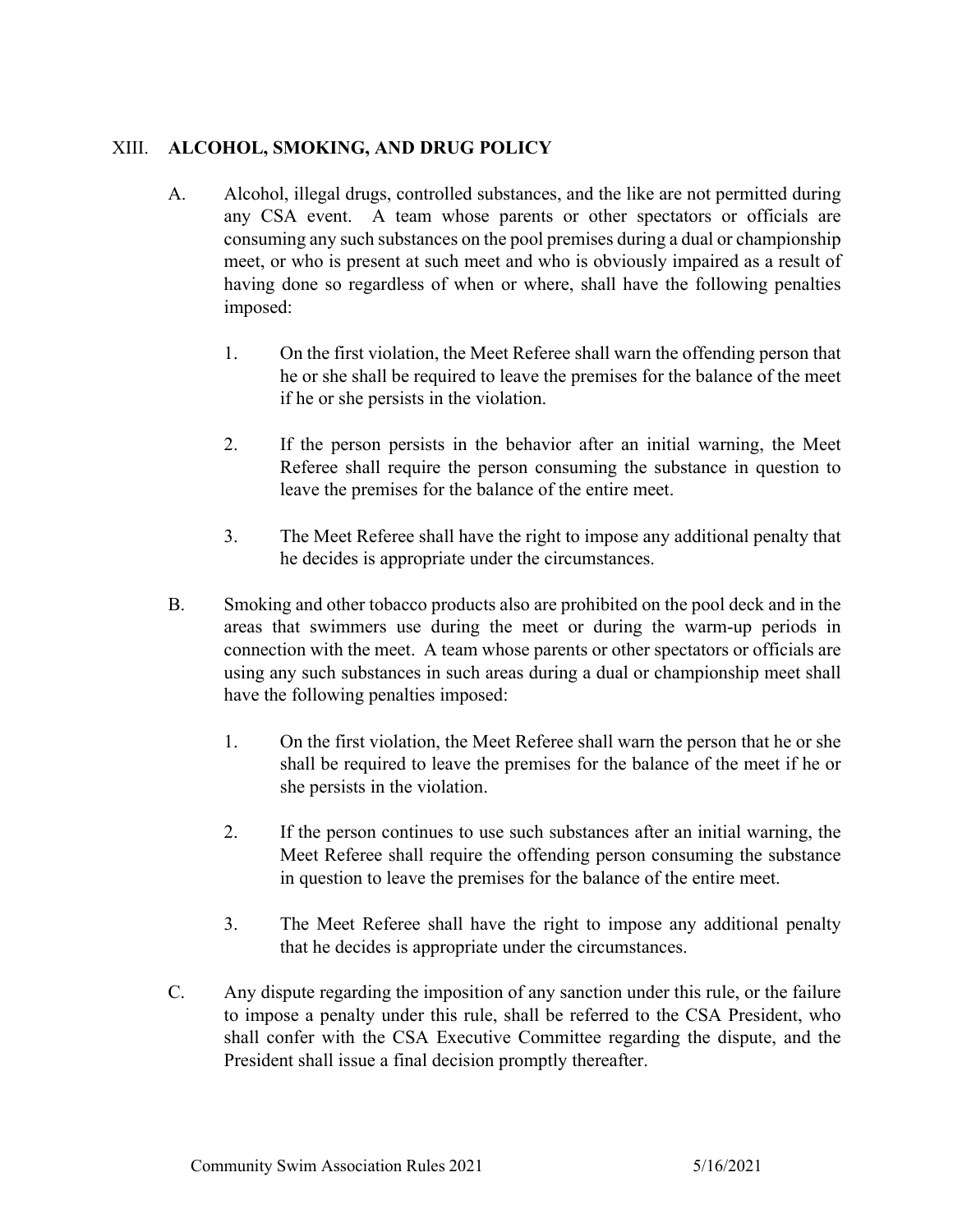#### **XIV. SWIMWEAR AND APPROPRIATE ATTIRE**

Swimmers are not allowed to wear team attire from USA Swimming clubs on deck during CSA dual meets or the CSA Championship Meet.

#### **XV. MISCELLANEOUS RULES**

All CSA meets (Dual, Tri, or Championship) are required to utilize "dive-over" starts for all age groups. Swimmers, after completing their race, will remain at the wall until the next heat is started. At that time, they may exit the pool.

## **CSA CHAMPIONSHIP MEET RULES AND NOTES CSA**

#### I. **MEET FORMAT**

- A. The Executive Committee in conjunction with the host venue(s) will determine the format of the CSA Championship Meet. The following will be considered in determining the format:
	- Designated dates of the CSA Championship Meet
	- Anticipated number of swimmers
	- Pool configuration of host venue
	- Capacity of host venue, as considered in terms of any existing or imposed regulations (i.e. fire codes, etc.)
- B. The CSA Championship Meet will be executed and scored as two meets:
	- 1. Open Championship (formerly referred to as Day 1)
	- 2. Championship Prelims/Finals (formerly referred to as Day 2 and 3)

Scoring format for each division will be established by the Executive Committee based on final format of the meet as determined by consideration of the factors listed above. Scoring format will be approved by the Board of Directors.

- C. Open Championship and Championship Prelims/Finals events may be swum in the same session. Eligibility rules for both Divisions follow.
- D. The purpose of the Open Championship Events of the CSA Championship Meet will be to allow as many children as possible an opportunity to swim and compete in the CSA Championship Meet.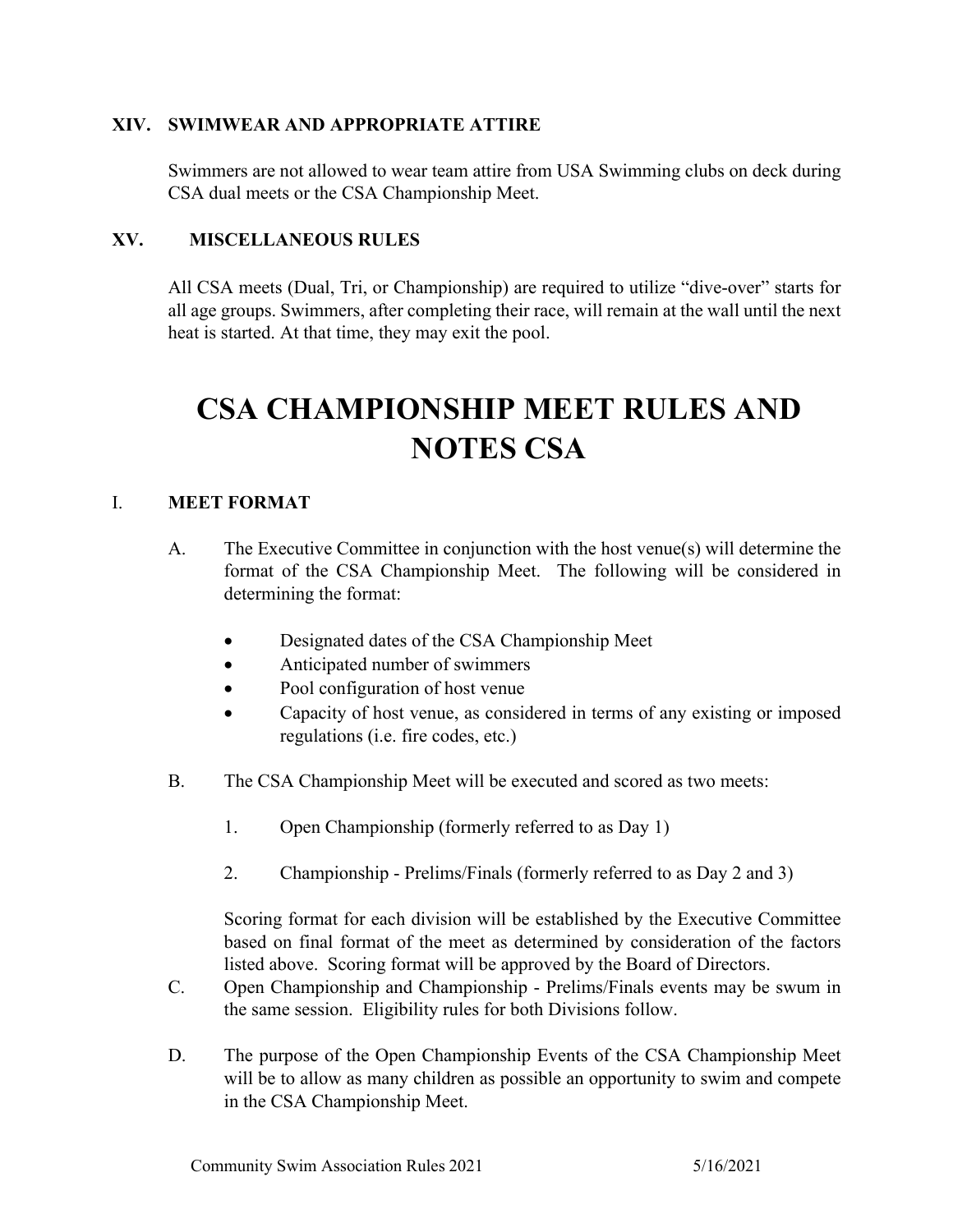E. It is the Coach's responsibility to remember the spirit and intent of the Open Championship Events of the CSA Championship Meet competition. Coaches should refrain from allowing participation by a stronger swimmer in the Open Championship Events of the CSA Championship Meet for any reason.

#### II. **ENTRY PROCEDURES**

- A. Each team may enter a total of three (3) official swimmers per individual event, and only one (1) official relay team per relay event in the Championship-Prelims/Finals Meet. There is no limit on a team's individual or relay entries in the Open Championship Meet, except for the limits on individual swimmers set out below.
- B. Any swimmer can swim a maximum of five (5) events -- no more than three (3) individual events, and no more than two (2) relays.
- C. A swimmer may not be entered to swim the same individual event in both the Open Championship events and the Championship - Prelims/Finals events (e.g., swimmer may not swim the Open Championship 50 free and Championship - Prelims/Finals 50 Free).
- D. A swimmer may not swim in more than two (2) relay events during the three-day period of the CSA Championship Meet.
- E. A swimmer may not be entered to swim in a Free Relay event more than once (i.e., a swimmer may not swim the Open Championship 200 Free Relay and the Championship - Prelims/Finals 200 Free Relay).
- F. Each team will pay an entry fee per swimmer, which is to be turned in to the Treasurer with meet entries and an updated roster. The Board of Directors shall determine the amount of the entry fee each year. Entry fees are non-refundable. If swimmers are entered but fail to show for the Meet, their fees will not be refunded to the club.
- G. There will be no substitution of swimmers allowed once the meet entry deadline has passed, except as stated in the Medical Exception rules.
- H. Posting Procedure:
	- 1. Each club must post a list of CSA Championship Meet entries at a prominent and publicized place at their pool at least 48 hours prior to the entry deadline.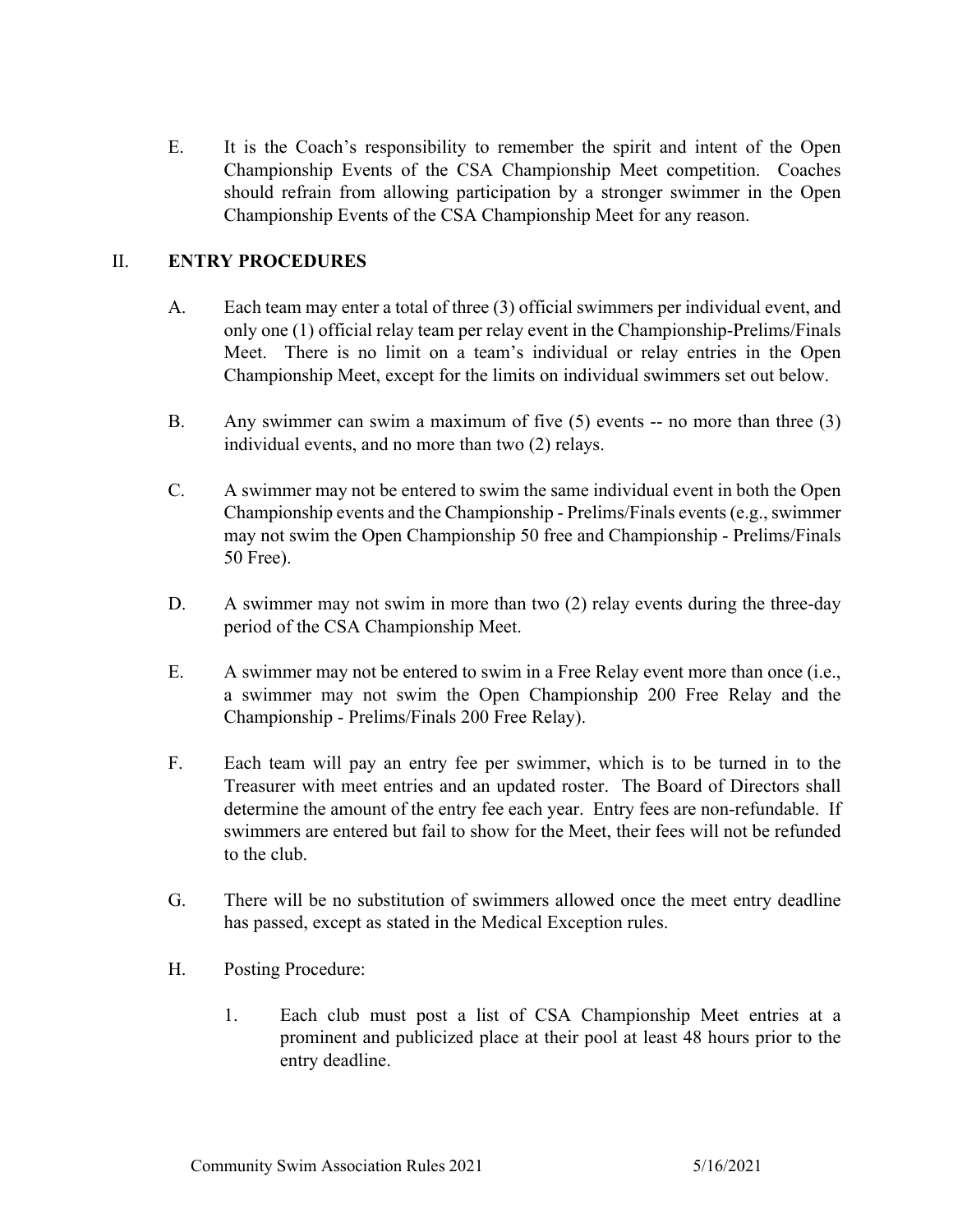- 2. The CSA Championship Meet entries must be reviewed by both the Club Representatives and by the Coach. Both Representatives and the Head Coach will sign the list after their joint review and before it is posted.
- 3. Members of the CSA Executive Committee may visit each pool to verify the procedure has been followed. Clubs failing to comply will be charged with higher CSA Championship Meet entry fees.
- 4. Parents are responsible for checking the posted entries and for bringing any discrepancy to both the Coach and Team Representatives' attention.
- 5. Any discrepancy must be resolved prior to the entry deadline.
- 6. All Entries will be considered final. Current rules allow a Coach to leave an entry slot blank and enter a swimmer who is not entered in the meet as a late entry. A swimmer who is entered under normal circumstances cannot be moved to a blank slot.
- I. Late entries will be accepted prior to the completion of warm-ups on the first day of Trials at the beginning of the CSA Championship Meet.
	- 1. A team's number of entrants per event and an individual's number of events are considered finalized for purposes of late entries at the official deadline. (Only vacant spots on team entry sheets at this point may be filled with late entries.)
	- 2. Late entries will not be accepted for any swimmer who is already listed on the official team entry above.
	- 3. Late entries will be charged a \$7.00 entry fee. Payment and roster sheets must accompany entry, or entry will not be accepted.
	- 4. Late-entered swimmers will be seeded in heats at the Referee's discretion.
	- 5. In seasons when CSA Championship Meet entries must be submitted prior to the last dual meet, coaches may enter swimmers who have not swum in a preceding meet by certifying that the swimmer will swim in a meet prior to the CSA Championship Meet.

#### III. **SWIMMER ELIGIBILITY**

A. A swimmer is eligible for the CSA Championship Meet as long as he or she has swum in at least one dual meet for that CSA team during the current season.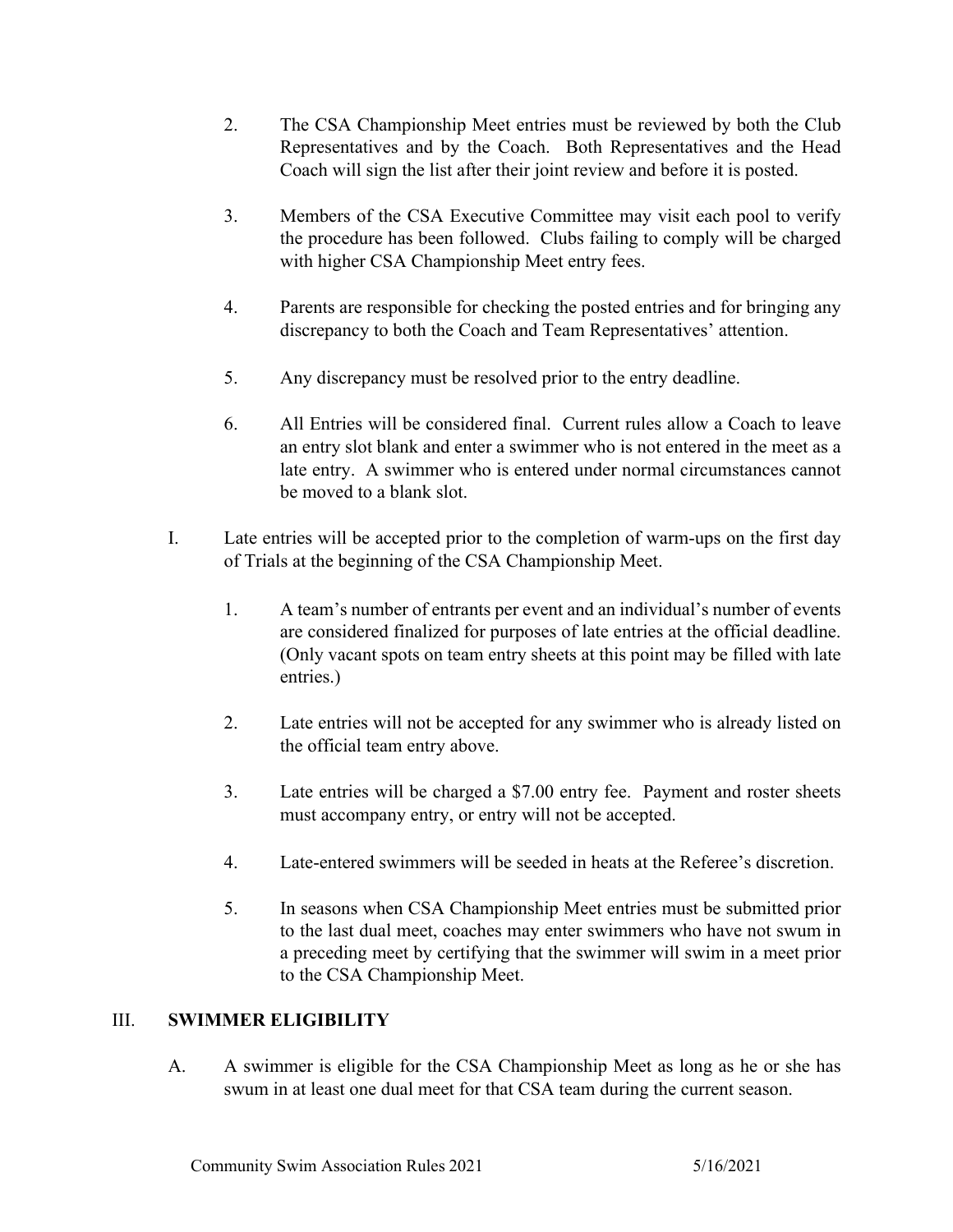B. Eligibility to compete in a particular age group shall be determined by the swimmer's age on June 1<sup>st</sup> of the current swim season.

#### IV. **SCRATCH RULES**

- A. Scratch rule for the CSA Championship Meet: Each swimmer will be responsible for being at the meet in time for his or her scheduled events, and will report to the proper meet authorities promptly upon call.
- B. Pre-seeded meets -- Each swimmer will report promptly to the Clerk of Course at least one event prior to the start of each race in which he or she is entered.
	- 1. A swimmer not reporting for or competing in any individual timed final event will not be penalized.
	- 2. Any swimmer not reporting for or competing in a preliminary heat when finals are scheduled will not be penalized.
- C. Scratching from consolation finals and finals will be addressed in the following manner:
	- 1. Any swimmer qualifying for a consolation final or final race in an individual event who fails to compete in said race will be barred from their next individual swim (prelims, consolation final, or final).
	- 2. In the event of withdrawal or barring of a swimmer from competition, the referee will fill the consolation final or final when possible with the next qualified swimmer(s). First and second alternates will be announced along with the final qualifiers. These alternates will not be penalized if unavailable to compete in the finals.
	- 3. Where consolation finals have not yet been swum and barring or withdrawal is known to the Referee, the Referee will reseed the consolation final and the final, if necessary, to insert the alternate(s) in the appropriate lane(s), filling all lanes in the final.
	- 4. If the consolation final has already been swum, the companion final will be swum without reseeding for the empty lane(s).
- D. Exception for failure to compete -- No penalty will apply for failure to withdraw or compete in an individual event if: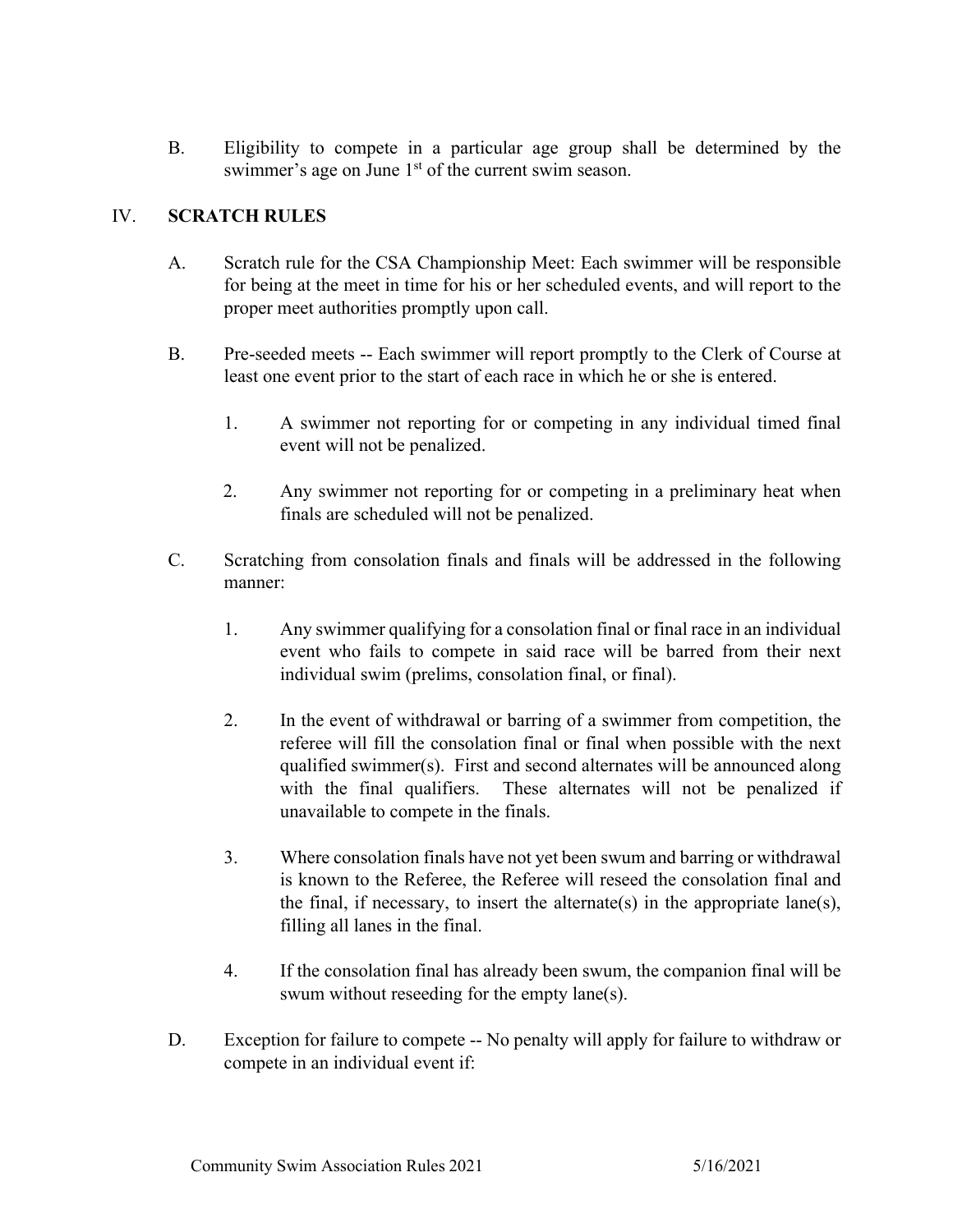- 1. The Referee is notified in the event of illness or injury, and accepts proof thereof.
- 2. A swimmer qualifying for a consolation final or final race following the preliminaries notifies the Referee within 30 minutes after posting of the qualifiers for that final race that he or she will not compete.
- 3. It is determined by the Referee that failure to compete is caused by circumstances beyond the control of the swimmer.

#### V. **SCORING**

- A. Scoring format for each division will be established by the Executive Committee and approved by the Board of Directors.
- B. The 6 & Under events will be scored in dual meets and the Open CSA Meet.

#### VI. **EVENTS**

Championship Prelims/Finals events shall consist of six (6) individual events (freestyle, backstroke, butterfly, breaststroke, long freestyle, and IM) and two relays (medley and freestyle) as follows:

| Age group | IΜ     | Long free | Other    | Relay distances |
|-----------|--------|-----------|----------|-----------------|
| 8 & under | n/a    | $50$ yds  | $25$ yds | $100$ yds       |
| $9 - 10$  | 100yds | 100yds    | 50yds    | $200$ yds       |
| $11 - 12$ | 100yds | 100yds    | 50yds    | $200$ yds       |
| $13 - 14$ | 100yds | 100yds    | 50yds    | $200$ yds       |
| $15-19$   | 100yds | 100yds    | 50yds    | $200$ yds       |

Individual event distances

Open Championship events shall consist of two (2) individual events (backstroke and freestyle) for 6 and under, four (4) individual events (freestyle, backstroke, butterfly, breaststroke) for older age groups, and a freestyle relay for all age groups, as follows:

| Age group | Individual event distances | Relay distances |
|-----------|----------------------------|-----------------|
| 6 & under | $25 \text{ yds}$           | $100$ yds       |
| 8 & under | $25$ yds                   | $100$ yds       |
| $9 - 10$  | $50$ yds                   | $200$ yds       |
| $11 - 12$ | $50$ yds                   | $200$ yds       |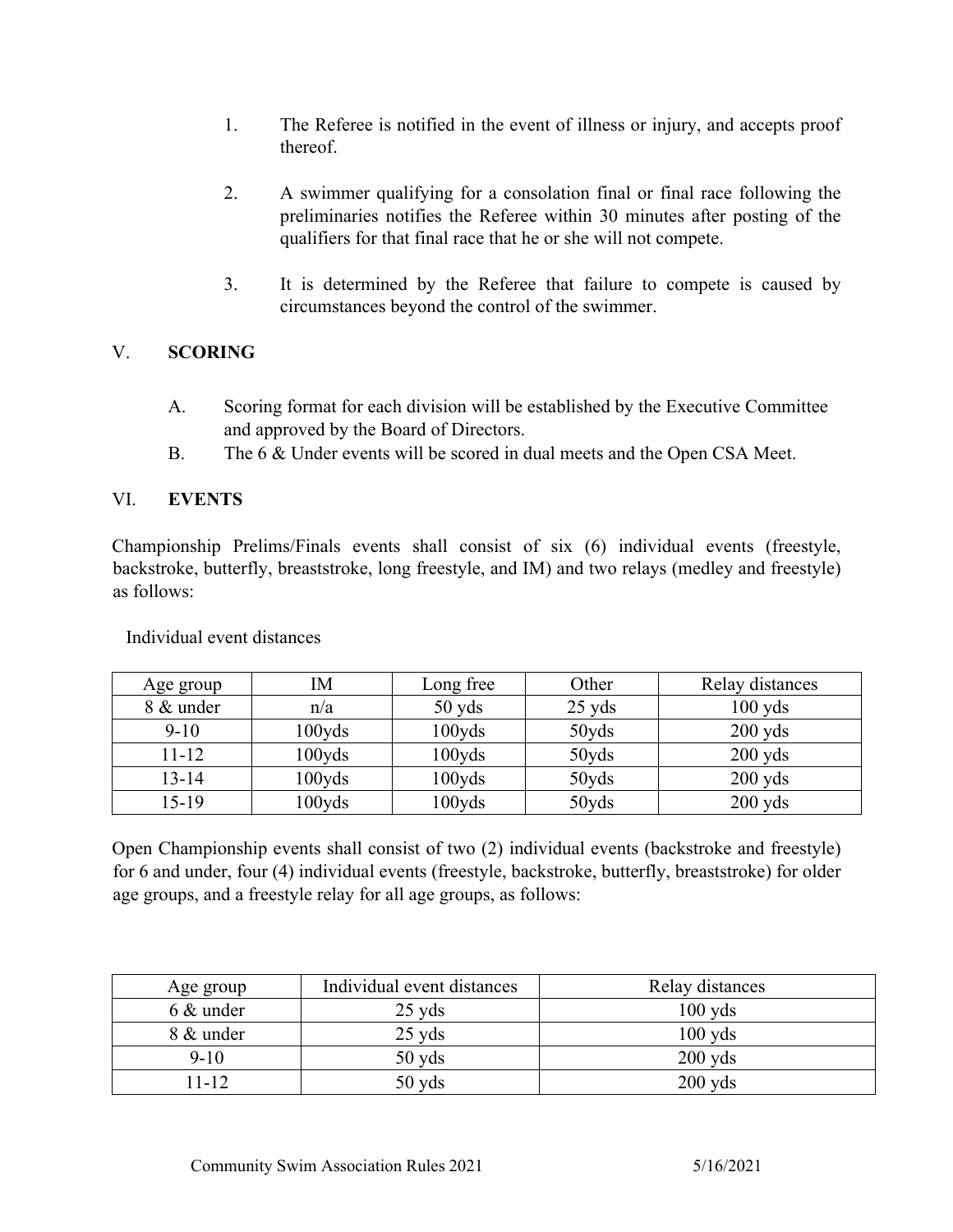| - -<br>والداواء<br>. ጥጥጥ<br>$\sim$<br>08 C.<br>.<br>.<br>, י<br>u<br>. .<br>$\sim$<br>$-$ | $\overline{\phantom{a}}$<br>$\sim$ $\sim$ |  |
|-------------------------------------------------------------------------------------------|-------------------------------------------|--|
|-------------------------------------------------------------------------------------------|-------------------------------------------|--|

**\*\*Note: Swimmers ages 13-19 may be seeded and swum together in individual Open Championship events. However, the results from these events shall be placed and scored as separate age groups of 13-14 and 15-19.** 

C. At the discretion of the Meet Director, long freestyle and IM events may be added to the Open Championship Meet.

#### VII. **AWARDS**

- A. Awards for the CSA Championship Meet will be placed in respective team boxes for the team coaches to distribute to the winners.
- B. All swimmers who place first in three (3) individual events, regardless of age group, in the CSA Championship Meet shall be recognized as Golden Swimmers, and will be honored at the end of the CSA Championship Meet.
- C. All CSA Championship records for individual events must be swum in the individual events. Relay lead-off times will not be considered for individual event CSA Championship Meet Records.

#### **VIII. MISCONDUCT**

- A. Misconduct at championship meets by officials, teams, or spectators will be handled immediately by the Referee and reported to a meeting of the CSA for any further action necessary to prevent a recurrence. The CSA, by a majority vote, has the authority to disqualify a team from further participation in CSA meets for the misconduct of its swimmers, parents, or coaches at a championship meet.
- B. A team shall not change its CSA Championship Meet entries in response to the posted entries of another team (see Section I.E., above).
- C. If a team changes its CSA Championship Meet entries in an apparent response to another team's posted changes, all swimmers whose entries have been changed shall be disqualified from competing at the CSA Championship Meet.
- D. If the violation of this rule is not discovered until after the CSA Championship Meet is over, the team who commits the violation shall forfeit all points it obtained because of the violation, and all swimmers whose entries have been so changed shall return their awards to CSA, which shall be distributed to the other swimmers in the event(s) in question.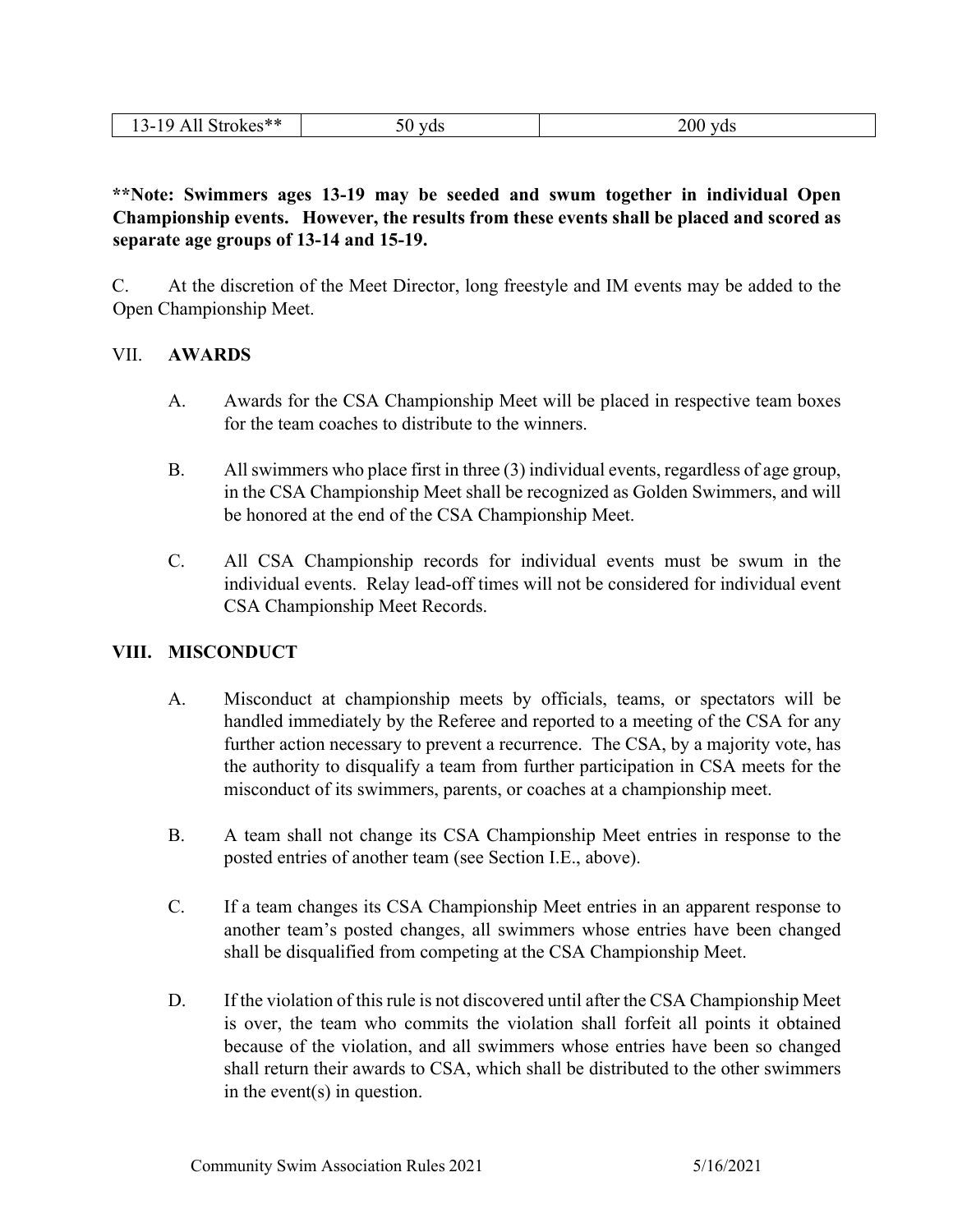#### **IX. APPEAL OF CSA CHAMPIONSHIP RESULTS**

Any appeal of the Results of the CSA Championship – Prelims/Finals Meet or CSA Open Championship must be made within three (3) days following the end of the Meet. The appeal must be made in writing to the CSA Championship Meet Director, who will meet with the VP-Director of Automation and the President of CSA for a review of the results.

#### **X. ENTRY FEES**

- A. Each team will pay an entry fee per swimmer in the CSA Championship Meet. Entry fees are to be turned in to the Treasurer with the entry sheet one (1) hour prior to the start of the meet. The Board of Directors shall determine the amount of the entry fee each year.
- B. Entry fees are non-refundable. If swimmers are entered but fail to show for the Meet, their fees will not be refunded to the club.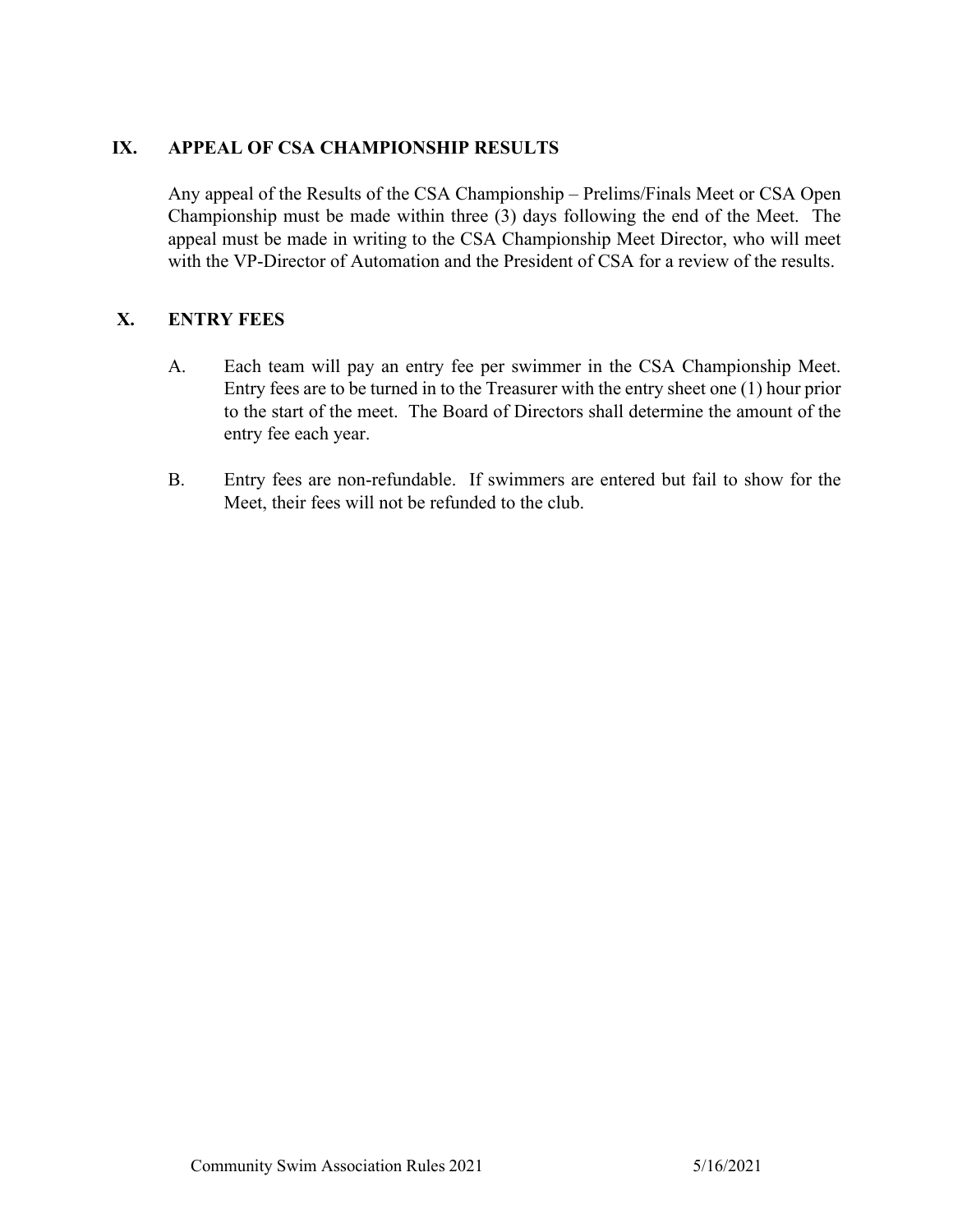## **MEDICAL EXCEPTION TO CSA CHAMPIONSHIP MEET ENTRY RULES FOR SUBSTITUTIONS**

In the event that a swimmer who has been entered in the CSA Championship Meet of the CSA Championship Meet cannot compete because of a medical condition, the following rules regarding substitutions shall apply:

- $\Box$  "Medical exceptions" shall be allowed on a case-by-case basis.
- $\Box$  If a "medical exception" occurs, a club may substitute a swimmer not already entered in the meet (a new swimmer); or it may use a swimmer who is already entered but in less than the three (3) events allowed for each swimmer. No switching around of swimmers will be allowed to fill a vacancy created by the "medical exception."
- $\Box$  Any swimmer with a medical excuse will not be allowed to swim in any individual events that day.
- $\Box$  The cut-off time for substituting swimmers for "medical exceptions" shall be no later than the end of the warm-up period of the session affected by the substitution.
- $\Box$  The burden of proof shall lie with the coach of the team that has the "medical exception." A "verification form" shall be completed when a request for substitution is made. The form will require three (3) signatures -- coach, parent (of the ill child), and one CSA team representative. The coach shall be responsible for obtaining the proper signatures and for giving the form to the CSA Championship Meet Director prior to the beginning of competition for the session affected by the substitution.

The "verification form" shall contain the following information:

| Date               | Reason                              |
|--------------------|-------------------------------------|
| Time               | Substitute Swimmer's Name           |
| Coach's Name       | Coach's Signature                   |
| Club Name          | Parent's Signature                  |
| Swimmer to Scratch | CSA Team Representative's Signature |
| Events Involved    | Meet Director's Signature           |

 $\Box$  The CSA Championship Meet Director shall render decisions on all requests for "medical exception" substitutions. Coaches shall contact the CSA Championship Meet Director to obtain approval for each proposed "medical exception" substitution and to obtain the proper "verification form."